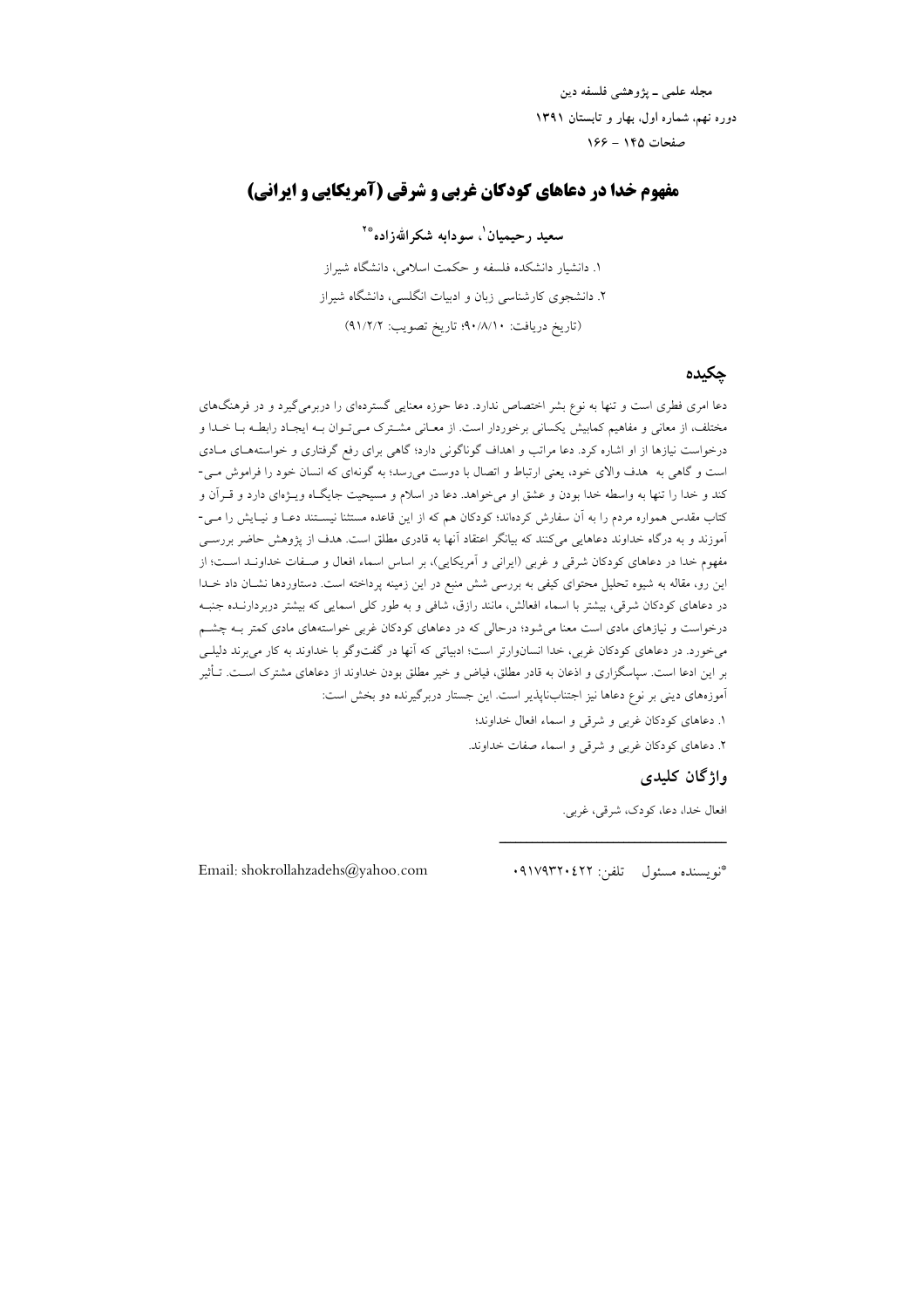$\Box$ 

دعا کردن امری فطری است و بشر همواره در پی پاسخگویی به این نیـاز فطـری خــود بــه صورتهای گوناگون بر آمده است؛ اما همه آنها در یک اصل مشترکاند و آن هم اعتقاد بـه قدرت ماورایی خداوند و پاری جستن از اوست. دعا ویــژه ســن، گــروه یــا دیــن خاصــی نیست؛ زیرا از فطرت انسان سرچشمه میگیرد و انسان هرگز نمی تواند از فطرت خود جدا افتد. دعا حتى به نوع بشر نيز محدود نيست، بلكه همه يديدهها در حـال دعـا و راز و نيـاز با خدا هستند اما انسان از درک آن ناتوان است: «تُسَبِّحُ لَــهُ السَّــماوَاتُ السَّـبْعُ وَالأَرْضُ وَمَــن فِيهِنَّ وَإِن مِن شَيء إِلاَّ يسَبِّحُ بحَمْدِهِ وَلكِن لاَّ تَفْقَهُونَ تَسْبِيحَهُمْ إِنَّهُ كَانَ حَلِيماً غَفُـوراً» (اســراء:  $(22)$ 

هر چند ارائه تعریفی واحد و مطلق برای دعا ممکن نیست اما به ذکر ً معنـایلغـوی آن در فرهنگ لغت فارسی، عربی و انگلیسی میپردازیم. در فرهنگ معین واژه دعا چنین ًمعنــا می شود: «خواندن جملههای مأثور از پیغامبر و امامان در اوقات معین برای طلب آمرزش و برآورده شدن حاجات، نیایش کردن، درخواست حاجت از خدا، مدح و ثنا، تحیــت، درود، سلام» (فرهنگ معین). در فرهنگ عربی دعا به معنــای «صــدا زدن و نــدا کــردن، اســتمداد كردن از خدا، به در گاه خدا دعا كردن، از خدا چيزي در حق كسي خواستن، التماس كردن، درخواست کردن (از کسی برای چیزی)» است (فرهنگ معاصر عربی-فارسی). در فرهنگ انگلیسی معنای دعا عبارت است از: «نیایش، تسبیح، درخواست و تمنا جهت بر آورده شدن حاجت، آرزو، نماز» (فرهنگ لغت آکسفورد). از مفاهیم مرتبط با دعـا<sup>\</sup> در زبــان انگلیســی می توان به chant و devotion و worship اشاره کرد که worship به معنای وفاداری، حرمت و ادبی است که نسبت به خدا یا شیء مقدسی که شایستهی سـتایش بسـیار اسـت اظهـار می شود؛ devotion دلیستگی زیاد و شور و شوق گرم دینی است که سبب می شـود خـود را برای خدا خالص کنیم و chant به معنای مناجات و خواندن سرودهای دستهجمعی مـذهبی

1. prayer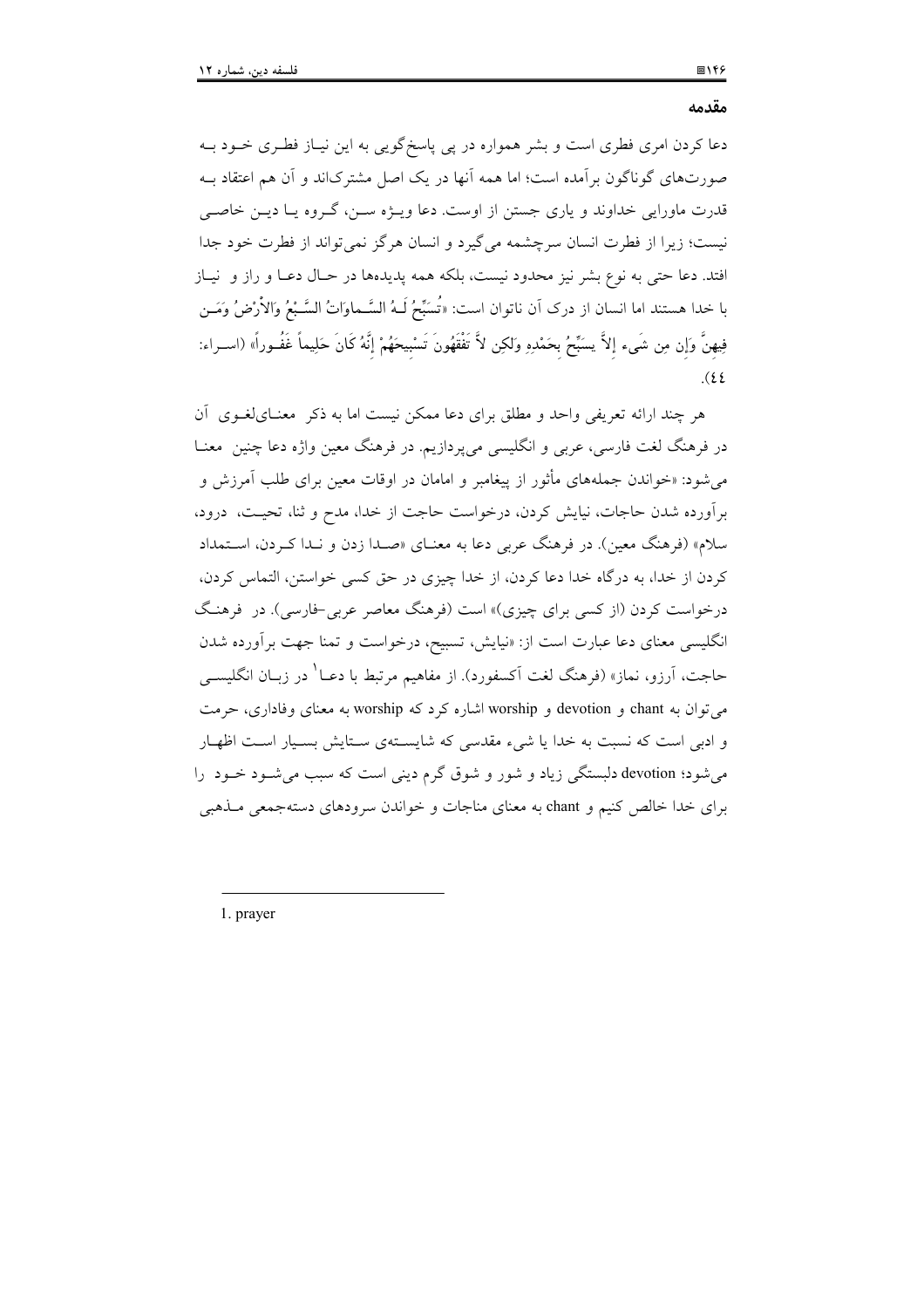است (فرهنگ لغت امریکن هریتیج)<sup>۱</sup>. دعا، در اصطلاح به اَن حالت کشش و انس روحــی که بین انسان و خدا ایجاد میگردد، گفته میشود (سلیمیان، ۱۳۷۷، ص۱۳). قـراَن کـریم و کتاب مقدس نیز به تعریف دعا می پردازند؛ بـه بیـان قـرآن، دعـا عبـادتی اسـت کـه بـرای روىگردانان از آن عذاب در نظر گرفته شده است: «وَقَـالَ رَبُّكُـمُ ادْعُــونِي أَسْـتَجبْ لَكُــمْ إِنّ الَّذِينَ يسْتَكْبِرُونَ عَنْ عِبَادَتِي سَيدْخُلُونَ جَهَنَّمَ دَاخِـرِينَ» (غـافر: ٦٠). هــدف از آفـرينش نيـز همين عبادت خداست: «وَمَا خَلَقْتُ الْجِنَّ وَالاْنسَ إلاَّ لِيعْبُدُونِ» (ذاريات: ٥٦). افزون بر ايــن، خداوند در آیات بسیاری، دعا را علت و سببی مؤثر در زندگی انسان میداند. همانطور ک در نظام اَفرینش هر یک از پدیدهها در رساندن جهـان هسـتی بـه اهــداف و کمــالاتی کـه خداوند برای آنها تعیین کرده است، نقشی به سزا دارند، دعا نیز رسالت رساندن انســان بــه خواستههایش را، در صورت اراده خداونـد دارد (حسـینی بهشـتی، ۱۳۵۲). تعریفـی کـه مسیحیت بر اساس کتاب مقدس برای دعا ارائه میدهد این است که «دعا به معنای ارتباط با خداست. ابتداییترین سطح آن، دعا برای نیازهای مادی و معنوی است؛ دعـا مـی توانـد شکرگزاری برای آنچه خداوند از سر لطف به ما عنایت کرده است باشد یا می تواند تنزیه و ستایش او باشد. لذت با خدا بودن را -نیز می توان دعا بــه شــمار آورد. اظهــار نگرانــی مــان درباره دردها و آلام مردم نیز دعاست. میتوان خدا را با صدای بلنـد خوانـد یــا سـكوت و مکاشفه کرد. همانطور که نفس کشیدن لازمه زنـدگی اسـت دعـا نیـز بـرای شـادابی روح حياتي است» (ايلتـون<sup>٢</sup>، ١٩٧٤، ص٢٠١-٢٠٢). قـرآن، منـابع اسـلامي و همچنـين كتـاب مقدس، آثار و فواید بسیاری برای دعا برشمردهاند که انسان را به دعا کردن تشویق می کند. در قرآن: اولا، دعا اَرامبخش روح است؛ «ألاَ بذِكْر الله تَطْمَئِنُّ الْقُلُوبُ» (رعــد: ٢٨)؛ ثانيــاَ، راه معرفتشناسی و خودشناسی را به ما نشان می دهد و آثار تربیتی فراوانی به جای می گـذارد. انسانی که می بیند در لحظه لحظه زندگی خود نیازمند خالق بی نیاز است، به فقر ذاتی خود و غنای مطلق یروردگار یی می,برد و همین امر او را از غرور، و سرکشی در برابر پروردگار و حتی انسانهای دیگر بازمیدارد. از این دیدگاه دعا زمینهساز خودشناسی است که راهبی

2 Appleton

<sup>1.</sup> American heritage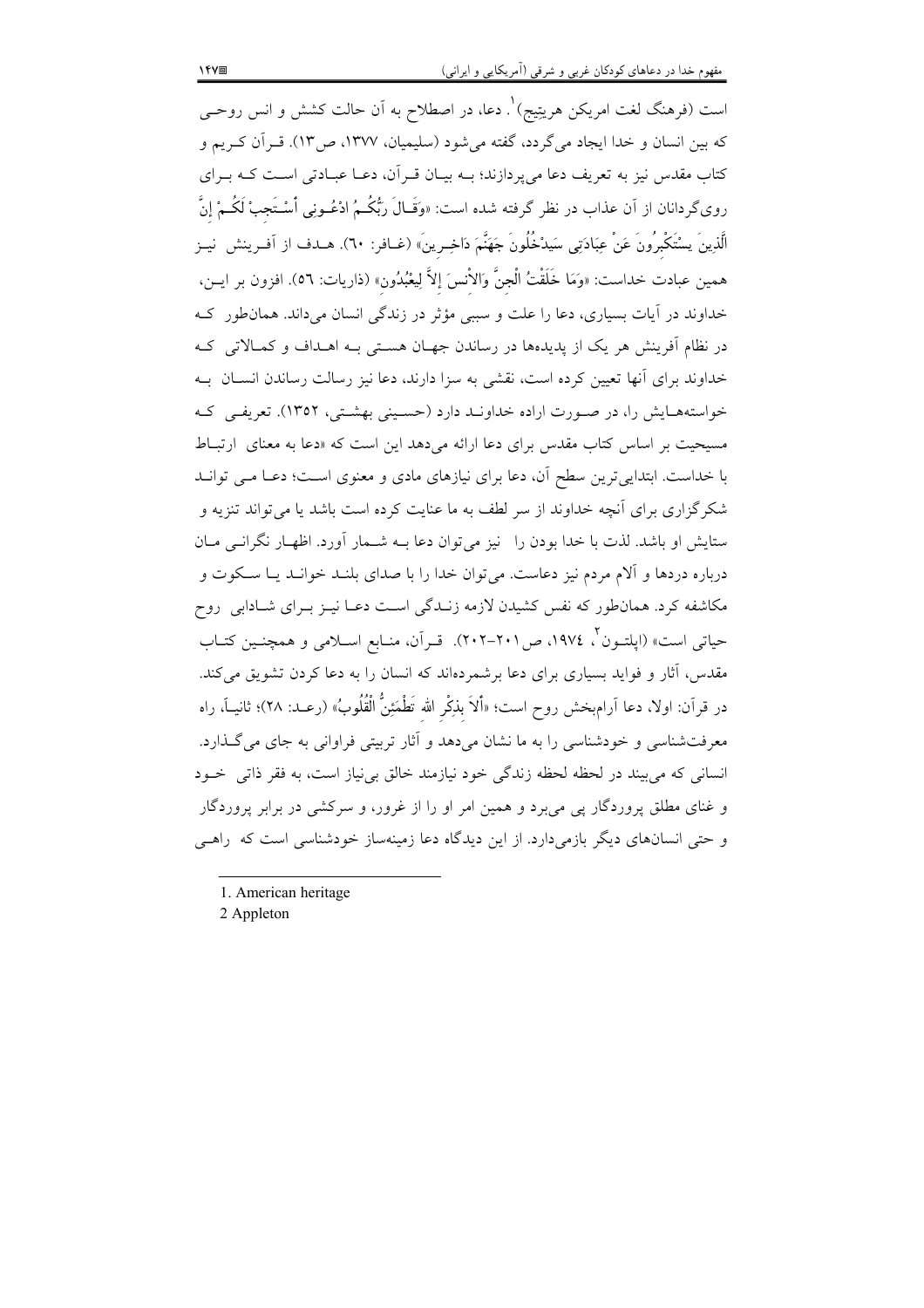به خداشناسی می گشاید. از این رو، حضرت علی ۷ می فرمایند: «من عرف نفسه فقــد عرفــه ربه». از دیدگاه کتاب مقدس، دعــا ســبب شــادی و اَرامــش(فیلیپیــان، ۷–۰:٤) ْ، قــدرت و شهامت (سرودهها، ۱۳۸:۳) <sup>۲</sup>و بر آورده شدن حاجات <sup>۳</sup>(متی، ۱۱–۷:۷) می شود.

در اسلام و مسیحیت، دعا انواع گوناگونی دارد. در اسلام، افزون بر درخواست اجابت و نیازهای شخصی، به دو بخش اساسی قابل تقسیم است: دعاهای قرآنی و دعاهای منقول از پیامبر ۹ و ائمه اطهار:» (سلیمیان، ۱۳۷۷، ص۲۲). در مسیحیت با توجه به کتـاب مقـدس می توان آن را به چهار بخش اصلی تقسیم کرد: ۱. دعای شفاعت یا وساطت ٔ: به معنای دعا برای دیگران؛ ۲. اقرار به گناهان <sup>۵</sup>. یادآوری گناهان برای نشان دادن ایمان؛ ۳. شـکر گزاری ٔ: که در موقعیتهای مختلف برای تشکر از خداوند به درگاه او عرضه می شود؛ ٤. سـتایش ٌ. نسبت دادن جلال خدا به او و حرمتی که تنها برای خـدا قابـل مـی شـویم( Dictionary of (Bible, 2004, p 926-918).

چنانچه دعا را سخن گفتن با خدا معنا کنیم، این گفتوگو گاه به شیوه راز است و گـاه نياز كه در دو اَيه «اَمَّن يجيبُ الْمُضْطَرَّ إذَا دَعَاهُ وَيكْشِفُ السُّوءَ» و «وَيجْعَلُكُـمْ خُلَفَـاءَ الأرْض» مي توان هر دو جنبه و هدف دعا، يعني نيازگرايي و برطرف شدن ناگواريها و رازگــويي و محرم و خليفه الهي واقع شدن را ملاحظه كرد؛ گاه انســان خســته از روزمرگــي زنــدگي و رمیده از همگنان به حق انس یافته و با او راز میگوید و گاه نیازهـا و اضـطرارها او را بـه درگاه غنی مطلق می کشاند. از این حیث سخن گفتن کودکان با خدا را نیز می توان در قالب

۳. بخواه، به تو داده میشود. جست وجو کن، خواهی یافت. در بزن، به روی ٌ تو گشوده خواهد شد؛ زیرا هر کسی درخواست کند دریافت میکند؛ جستوجو کند می پابد و در بزند، گشوده می شود... .

- 4. Intercession
- 5. Confession
- 6. Thanksgiving
- 7. Praise

۱. از هیچ چیز نگران و ناراحت نباش؛ چون با دعا برای خود و دیگران و شکر گزاری خواستههایت به درگیاه خداوند عرضه مي شود.

۲. پروردگارا تویبی پناهگاه، من عزت دهنده به جلال و مقام من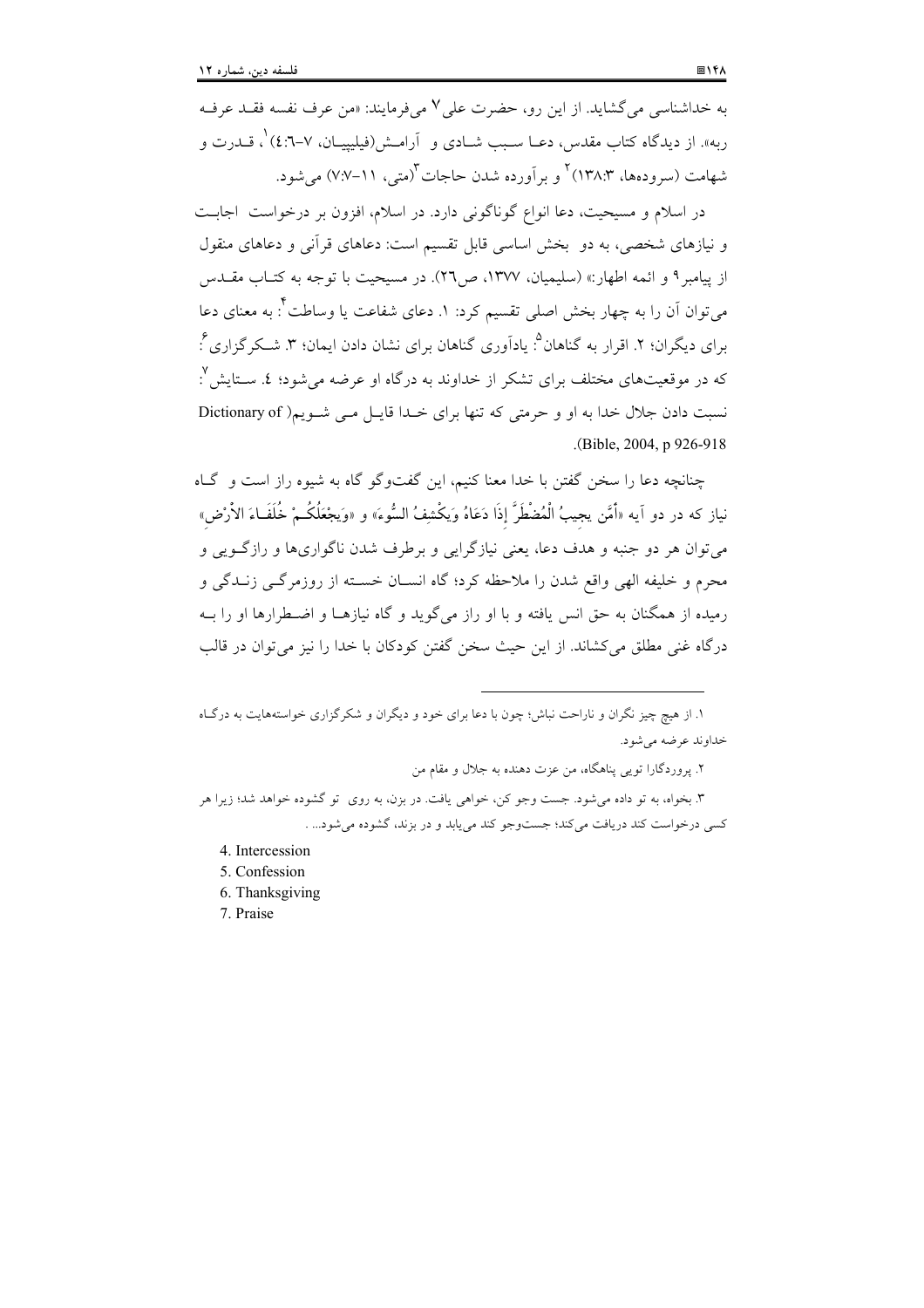تعبير قرار داد و درباره آن به بحث نشست.

ارتباط کودکان با خدا ارتباطی منحصر به فرد است؛ زیرا آنان پـاکی و خلوصـی را کـه لازمه این رابطه است، به معنای واقعی کلمه دارا هستند. از آن جا که دعــا کــردن، یکــی از اشکال ارتباط کودک با خدا است، بر آن شدیم تا از راه این دعاها مفهوم خـدا و چگــونگی تلقی کودک از خداوند را بررسی کنیم.

پژوهش حاضر به بررسی مفهوم خـدا در دعاهـای کودکـان شـرقی و غربـی (ايـران و آمريكا) بر اساس اسماء افعال و صفات خداوند مى پردازد. «اسماء افعال بر حسب اجـراى فعل منظور می شود و حاکی از تجلی فعلیت، و بیانگر مشـیت و اراده ذات پــاک ذوالجــلال است؛ مانند رزاق، ستّار، تواب و هادي»؛ و اسماء صـفات «برحسـب صـفات عاليــه ربــاني است، و هر یک از آن الفاظ، خدای بزرگ را با یکی از صفاتش معرفی میکند؛ یعنبی هـر صفت، وصف ذات خاصي الهي را تعريف مي نمايد؛ مانند رحمان، رحيم، كـريم و رئــوف» (مقتدری، ۱۳۷۷، ص۷۷–۷۷). دلیل این انتخاب، رابطه دعا و اسماء خداوند است؛ چنان که خود يروردگار مـيفرمايـد: «وَلله الأَسْـماءُ الْحُسْـنَبِي فَــادْعُوهُ بهَــا» (اعـراف: ١٨٠). همچنـين کوشیدهایم مدلولهای دینی- فلسفی دعاها نیز کاویده شود که از این حیث از دیـدگاه هـای نظری شهید مطهری استفاده شده است.

منابع مورد تحلیل در بخش شرقی سه جلد «از دستهای کوچک دعـا» و «نامـه هـای بچههای ایرانی به خدا» و در بخش غربی «خدای عزیز! نامههای بچهها به خدا» و «نامههای بچهها به خداست» است.

# روش پژوهش

در مقاله حاضر، یژوهشگران با مراجعه به کتابخانه تخصصی کـودک، میـرزای شـیرازی، و کانون پرورش فکری کودکان و نوجوانان و جستوجوی منابع (این شـیوه در مطالعـاتی از این دست مرسوم است) منابع موجود و در دسترس را مورد ارزیابی قــرار دادنــد؛ در پایــان چهار منبع شرقی و دو منبع غربی یافت شد. این شش منبع در دو مورد قابل ارزیــابی بــود: ۱. پرسشها و ابهامهای کودکان دربـاره خـدا؛ ۲. بیـان خواسـتههـا، آرزوهـا و احساسـات کودکان نسبت به خداوند که مورد دوم جهت بررسی انتخاب شد.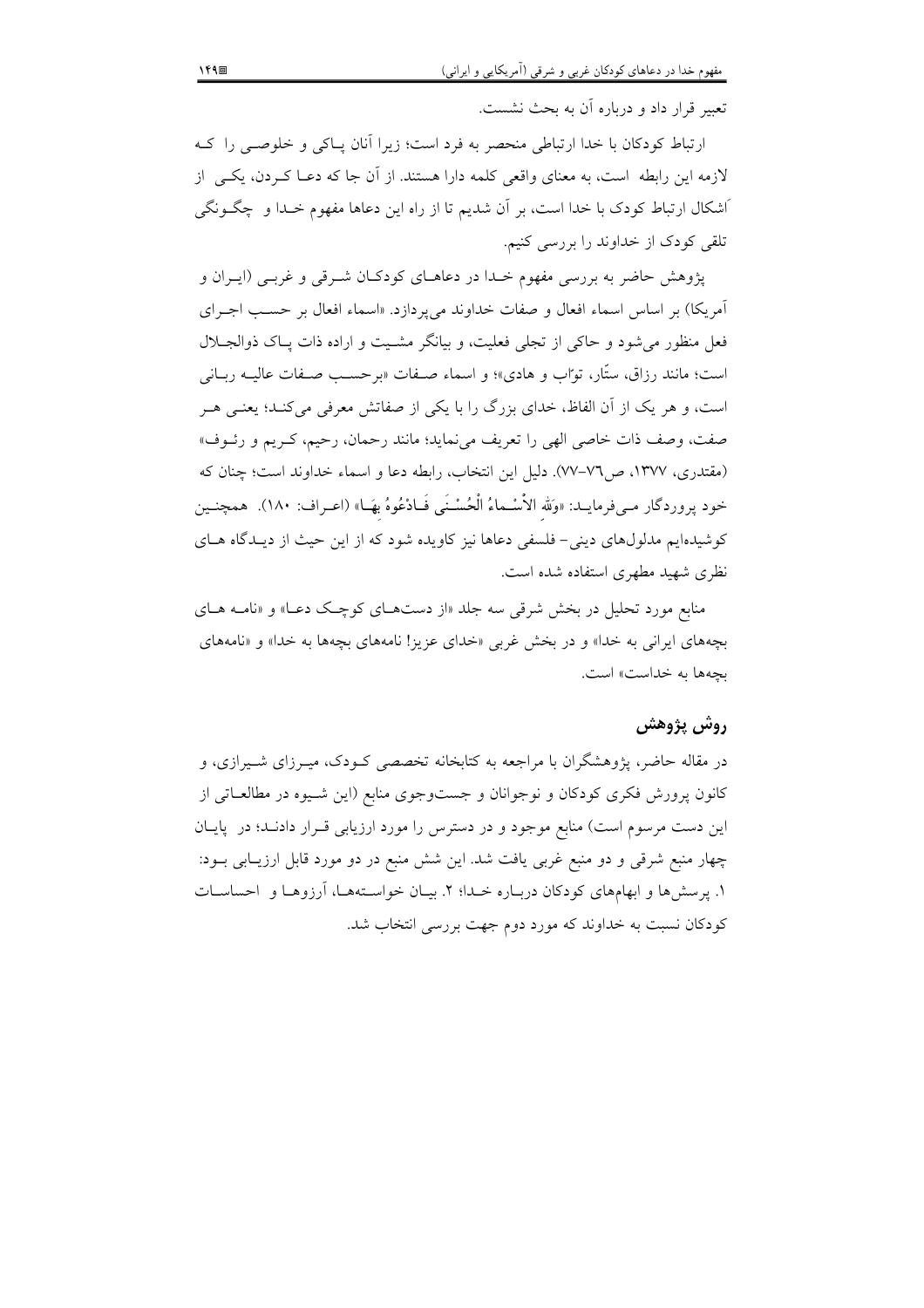روش پژوهش، تحلیل محتوای کیفی بود که واحد تحلیل، دعاهای خود کودکان در نظر گرفته شد. نحوهي انتخاب دعاها، مطابقت أنها بــا اســماء صــفات و افعــال خداونــد انجــام گردید. با توجه به نزدیکی و مشابهت درون مایه دعاها بـه یکـدیگر پـ در بخـش شــرقی و غربی– از دیدگاه نظری نقطه اشباع ــ مورهاوس ــ استفاده شــد. همچنــین کوشــش شــد تــا جنبههای دینی \_فلسفی اسلامی دعاها نیز کاویده شود. با توجه به اینکه ادیـان در ایــران و آمريكا به اسلام و مسيحيت محـدود نمـي شـود و ارزيـابي همـه اديـان در مقالـه حاضـر نمی گنجد، مبنا بر آن گرفته شد که در ایران اکثریت با مسلمانان و در آمریکI بـا مسـیحیان است. اسما بر اساس اسماء صفات و اسماء افعال که حاصل بررسی منابع مختلف در مورد اسماء و صفات خدا بود، طبقهبندی گردید.

#### **بحث و بررسی**

دعاهای کودکان غربی و شرقی واسماء افعال خداوند بديع، صانع، حكيم،عادل، رب، حكيم

#### کودک غربی

۱. من فکر نمی کردم که رنگ نارنجی و ارغوانی به هم بیاید، تا وقتی که غروب خورشیدی را که در روز سهشنبه ًساخته بودی دیدم. (هامپل و مارشال، ۱۳۸۲، ص۸۹).

۲. توی مدرسه یاد گرفتهام که تو میتوانی از کرم ابریشم پروانه بسازی. به نظر من این كارت محشر است (هلر،١٣٨٢، ص٥٦).

٣. به نظر من خيلي حيرتانگيز است كه همه چيز در اين دنيا اين قدر با هـم جفـتو-جور است؛ مثلاً حرارتی که در خانه ما است یا ماه، خورشید و باران که باعث می شــود تــا گیاهانی که کشاورزان میکارند، رشد کنند. تو چه طور این کار را میکنی؟ با آینـه؟ (هلـر، ١٣٨٢، ص ١٦٨).

٤. خدایا! من پسری را در مدرسهمان میشناسم که اسمش تام چن است. اکثر ما چینــی نیستیم. پسر! تو واقعاً تنوع را دوست داری (هلر، ۱۳۸۲، ص۵۸). این نوع سخن گفتن با خدا در میان کودکان شرقی دیده نمی شود.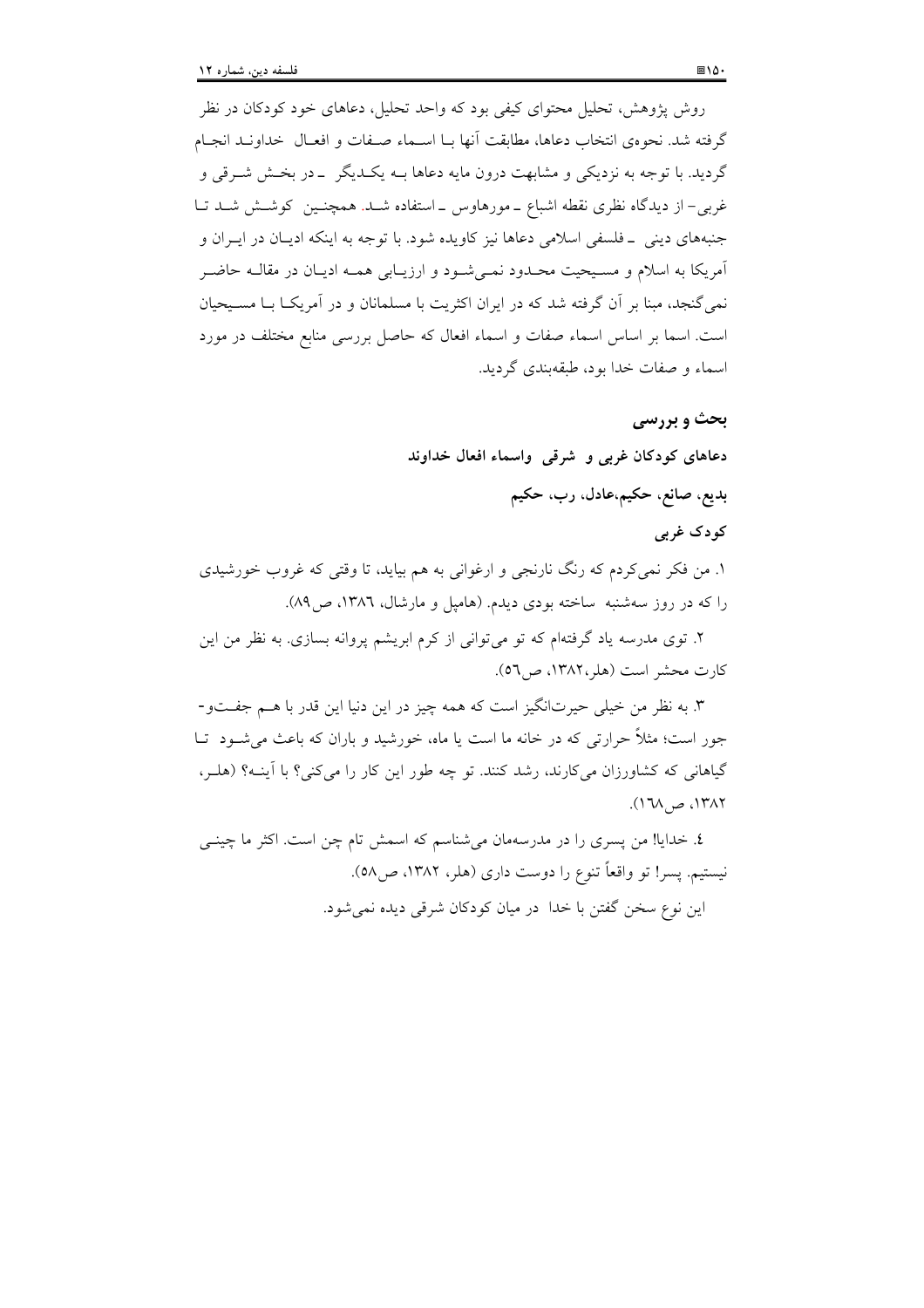در همه این نجواها کودکان مجذوب فعل اَفـرینش بـیِ همتـای خداونـد و جلــوه هــای بیبدیل آن شدهاند. پروردگاری که هنرمندیاش در سراسر جهان رخ می نماید و از ایــن راه می توان به جمال خالق آن پی برد. به تعبیر ابن عربی: «هنگامی که خدای تعالی عـالم را در عین خود ظاهر نمود عالم محل تجلّی او شد. در نتیجه، جز جمال خود را در عالم مشاهده نکرد. پس عالم جمال خداست و خدای متعال جمیل است و دوستدار جمال. خدای تعالی عالم را در نهایت جمال و کمال ایجاد کرد؛ هم از جهت اَفرینش و هــم از جهــت ابــداع و زيبايي خلقت» (محمود الغراب، ١٣٨٧، ص ٣١). در نخستين دعا، كودك مجذوب رنگهاي بدیع نارنجی و ارغوانی غروب خورشید شده است که خداوند با ذوق و هنرمندی بی ماننــد خود، آن را عرصه ظهور قدرت خویش قرار داده و همه چیز را رنگارنگ آفریده اسـت؛ از اين رو قرآن كريم مىفرمايد: «وَمِنَ النَّــاس وَالـدَّوَابِّ وَالاَّنْعَـام مُخْتَلِـفْ ٱلْوَانُــهُ» (فــاطر: ٢٨). بنابراین، خداوند بدیع و صانع است. بدیع به معنای آفرینش شیئی است که پیش تـر سـابقه آفرینش نداشته است. بنابراین رنگ نارنجی و ارغوانی از نوآوریهای خداوند بدیع است و صانع، یعنی «خالق و مبدع. خداوند تبارک و تعالی صانع کل مصنوعات است و صـانعین و مخترعين عالم، مظهر و نماينده صفت صانعيت او مي باشند» (الغـراب، ١٣٨٧، ص١٨٥). در دعای دوم، ساختن پروانه از کرم ابریشم از نوآوریهای خـدای حکـیم اسـت کـه از قبـل سابقه آفرینش نداشته و اوست که هرگاه اراده به آفـرینش موجـودی جدیــد کنــد، همــهی پدیدهها به اطاعتش سر میسپارند: «بَدِیعُ السَّمَاوَاتِ وَالاُرْض وَإذَا قَضَى أَمْراً فَإِنَّمَا يقُولُ لَهُ كُنْ فَیکُونُ» (بقره: ۱۱۷). در دعای سوم، کودک به اتقان صنع و نظم پدیدههـای خلقــت اشــاره میکند. ج*فت وجور بودن* پدیدههای خلقت که کـودک بــه آن اشــاره مــیکنــد، بــه همــین معناست؛ یعنی در پدیدههای هستی هیچ بی نظمـی و اختلافـی دیـده نمـیشـود و همـه از حکمت بالغه الهی سرچشمه میگیرد. از این رو کودک پروردگار را حکیم می یابد. یکسی از معانی حکیم یعنی احاطهی کامل حضرت حق بر مخلوقات و ایجاد آنها در نهایت کمـال و استحکام (ارفع، ۱۳۸۰، ص۲۸۱). از دیدگاه شهید مطهری «مسئله حکمت بالغــه الهـی بــه این صورت مطرح می شود که نظام هستی، نظامی حکیمانه است؛ یعنی نه تنها علم و شعور و اراده و مشیت در کار جهان دخیل است، بلکه نظام موجود نظام احسن و اصلح است و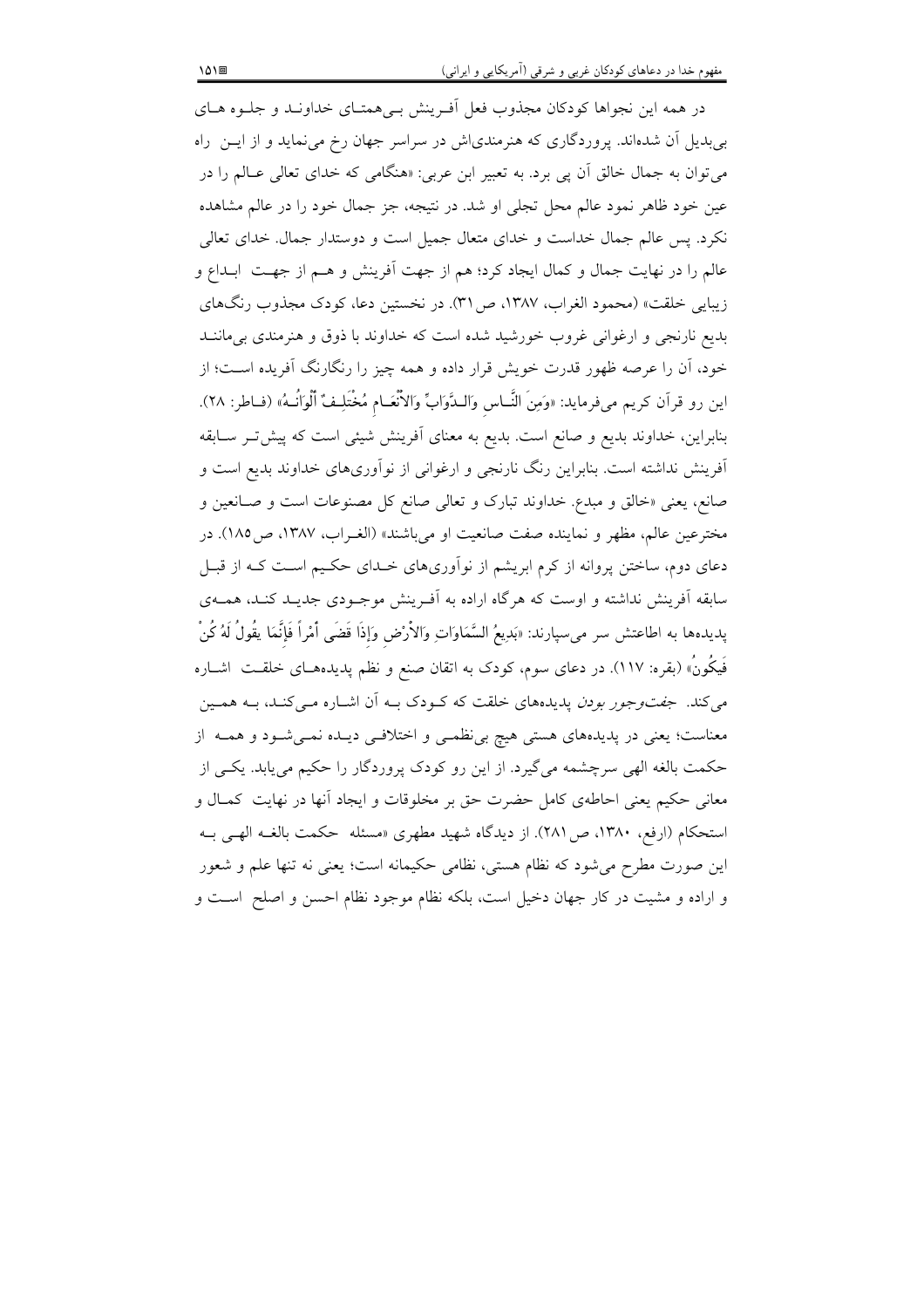وضعی دیگر و نظامی دیگر احسن و اصلح از این نظام، ممتنع و ناممکن است؛ چون جهان موجود کامل ترین جهان ممکن است» (مطهری، ۱۳۷۸، ص۹۳). همچنـین ایشــان در زمینــه حكمت الهي و برهان نظم بـه عنـوان يكـي از بـراهين اثبـات خداونـد از ديـدگاه الهيـون، معتقدند حکیمانه بودن جهان خلقت و حکیم بودن خداوند در طول یکدیگرنــد و از اتقــان صنع موجود مي توان يې به خداوندي حکيم برد (مطهري، ١٣٨٠، ص ٤٠٩). حکمت الهي، کودک را به عادل بودن خداوند سوق می دهد؛ «معنای عدل در آف پیش ایـن اسـت کـه در جهان تعادل حکومت می کند و در ترکیب اجزای آن تناسب و تعـادل کــاملا رعایــت شــده است» (سبحانی، ۱۳۵۹، ص۱۰۲–۱۰۳). افزون بر این، سه دعای نخست به ربوبیت خداوند اشاره می کند. رب، آن مدبر و تربیتکنندهای است که تدبیر همه امـور بـه دسـت اوسـت. «رب در اصل به معنای تربیت کردن می آید و تربیت هر چیزی به این معنا است کـه وی را به منتهای کمال لایق آن برسانند» (ارفع، ۱۳۸۰، ص ۱۱٤). برای مثال، تدبیر خداوند به گونه-ای است که کرم ابریشم به پروانه تبدیل شود. یا در کشاورزی و رویش گیاهان و درختـان نیز او قدرت ربوبیت خود را به عرصهی ظهـور مـیگـذارد. در دعـای چهـارم گونـاگونی انسانها و ملّتها، كودك را به حيرت واداشته است. اين همان سخن قرآن كريم است كـه میفرماید ما انسانها را با رنگها و زبانهای مختلف آفریدیم: «و منءَایتهِ خلقُ السّــمواتِ و الارض و اختلافُ السِنَتِكم و الوانكم اِنّ في ذلكم لَآياتٍ لِّلعالمين» (الــروم: ٢٢). كوتـاه ســخن اینکه، همه صفات پروردگار همچون زنجیرهای به هم پیوسته و جداییناپذیر است و نمی-توان بین أنها تمییز قایل شد. صفات او عین ذات و ذات اقدسش چون صـفات او اســت و این است که بحث توحید صفاتی مطرح می شود.

#### قادر مطلق

هدف متعالی دعا، با خدا و به یاد او بودن و برای او یگانــه شــدن اســت. از ایــن رو، مهــم نیست که ما چه کسی هستیم و به خدا چه میگوییم. میتوان با خـدا صـمیمی و دوسـتانه سخن گفت؛ بدون اینکه نیازی به پیچیدگی و ادبیات خاصی باشد. مهم داشتن زبان عشق و قلبی مشتاق به اوست. «حتی وقتی نیایش تا سطح بسیار پایینی تنزل میکنـد و بــه صـورت بیان طوطی وار فرمول،های معینی در می اَید، تمرینی بـرای پیـدایش یـک زمینــه کــاملاً گزرم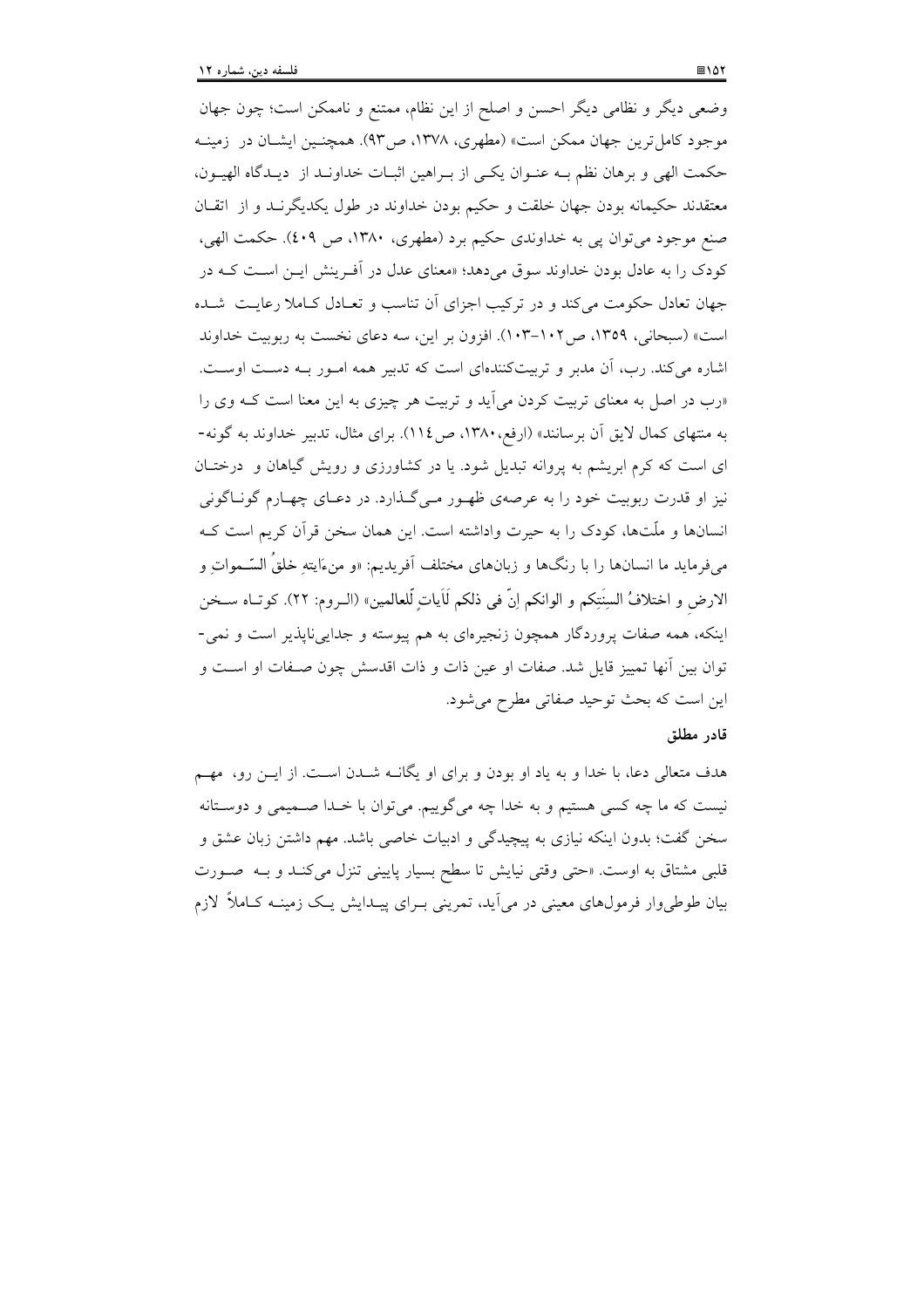روحي به شمار مي رود و احساس عرفاني و احسـاس اخلاقـي را همـراه بـا هـم تقويـت می کند» (شریعتی،۱۳۸٦، ص۳۰). از این رو، کودکان گاهی تنها اَرزوهای کودکانــه دارنــد. این گونه خواستنها به این دلیل ارزشمند است که اساسش عشق و ثمرهاش ایمان است. کودک غربی

١. مادرم كارهاى عجيب و غريبي مى كند؛ چون دارد پير مى شود. مى توانى تعدادى ابروهاى سفیدش را به رنگ اولش برگردانی؟ (هلر: ۱۳۸۲، ص۰۱۰).

۲. خدای عزیز، برادر من یه موش صحراییه. تو باید بهش یه دُم هم مـیدادی (مارشـال و هاميل، ١٣٨٦، ص٥٦).

کودک شرقی

۱. دلم میخواهد حتی اگر شوهر کنم خمیردندان ژلـهای بـزنم (دسـتهـای کوچـک دعا،۱۳۸۷، ص ۱۲).

۲. خدایا من دعا میکنم که گاو باشم و شیر بدم تا از شـیر کـره، پنیـر و ماسـت بـرای خوراک مردم بسازم (دستهای کوچک دعا، ۱۳۸۷، ص۹۹).

۳. خدایا برادر دوستم خیلی بدجنس است کاشکی بـه او یـه دم بـدهی(دسـتهـای کوچک دعا، ۱۳۸۷، ص ۱٤۲).

٤. خدایا نگذار گربهها به خانه ما بیایند (دستهای کوچک دعا، ١٣٨٦، ص٦٦).

این دعاها بیانگر اعتقاد کودکان به قدرت ماورایی خداوند و شناخت او به عنوان «قبادر مطلق است». از دیدگاه او ایمان به خدا و دعا هر ناممکنی را ممکن مے سازد. از این رو، قرآن كريم مي فرمايد: «و الله على كلِّ شــيءِ قــدير» (بقــره: ٢٨٤) و همچنــين اســت كتــاب مقدس: «اگر به اندازه دانه خردلي ايمان داشته باشيد، چنانچه به كوه بگوييـد حركـت كـن، کوه به حرکت در می آید و هیچ چیز ناممکن نمی شود» (متبی، ۲).

او خدا را سرچشمه همه چیز می داند کـه ایــن دیــدگاه همــان حقیقــت بنــدگی اســت. «حقیقت بندگی همانا خضوع و خشوع در برابر پروردگار است. هـر چــه انســان بیشــتر در برابر خدا خاضع باشد، به حقیقت بندگی نزدیکتر شده است و خضوع واقعی وقتی است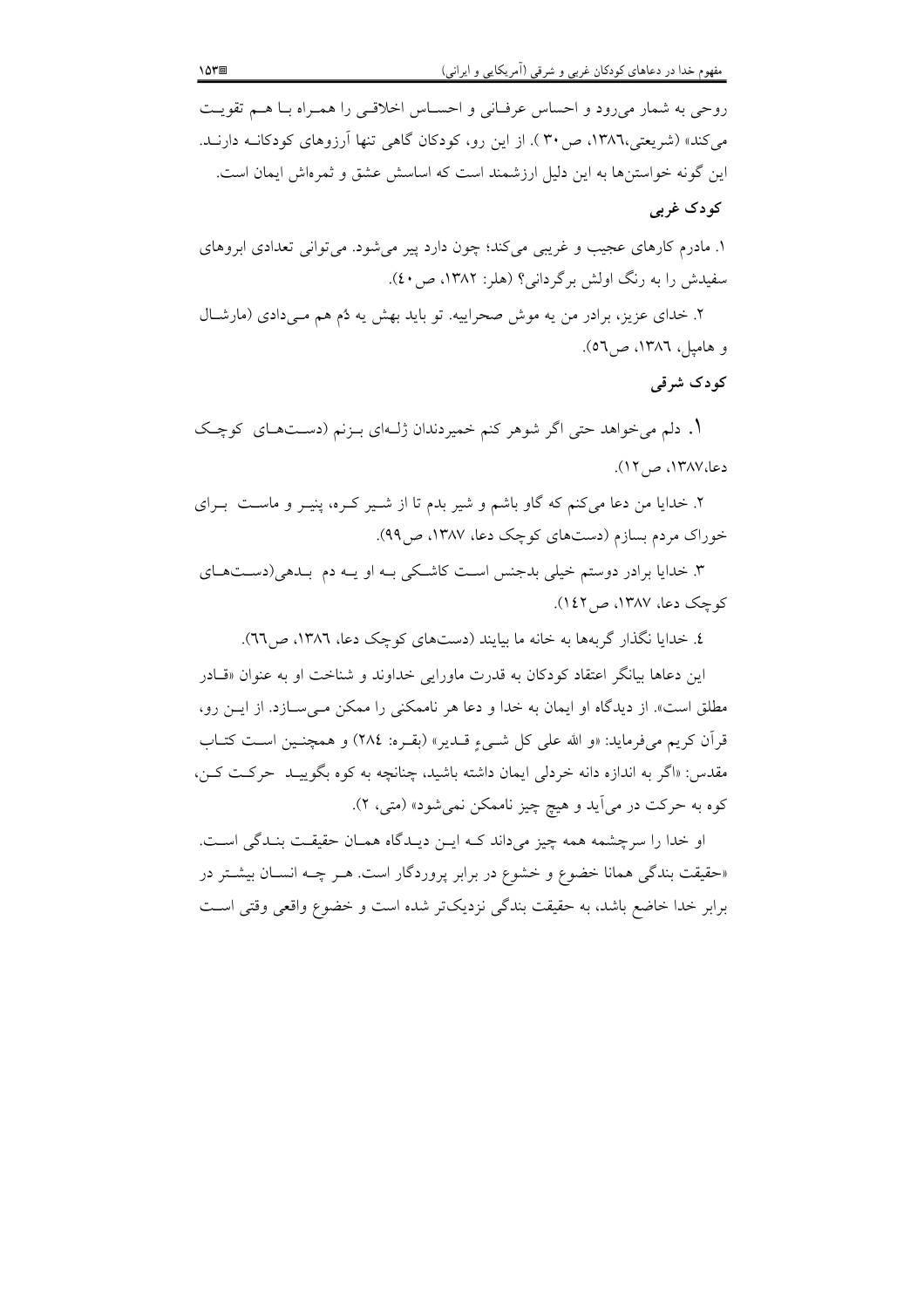که انسان بفهمد سرچشمه همه کمالات خداوند، و همه کارها به دست اوست و خـودش فناء محض و عين نياز است» (دستغيب، ١٣٨١، ص٢٥-٢٤).

کودکان شرقی و غربی با خدا همچون دوستی صمیمی سخن می گویند که شـایدنشـانه این باشد که اّنها خدا را با صفات نیکخواهی اش میشناسند. «صفات نیکخواهی از قبیـل بخشندگی، مهربانی، زیبایی و به طور کلی صفاتی که انسانها نیز دارای آنهـا هســتند ۖ ولــی خداوند صاحب مطلق آن کمالات است، بیش از سایر ویژگهیهای ذاتـی او ماننـد خـالق بودن، عالم بودن، یگانگی، بزرگی و قادر مطلق بودن که در انسانها به چشم نمـ<sub>ی</sub>خـورد». برای کودک قابل درک است (نصیرزاده و حسین چاری، ١٣٨٦، ص١٢-١١). گرایش کودکان به صفات نیکخواهی خداوند به دلیل نیازمنـدی آنهـا بــه عاطفــه و محبــت اســت (Trent and others, 2002, p 26). از سوی دیگر، تحولات شـناختی کـودک دربـاره مفهـوم خدا زمینهساز چنین بستری است. «از دیـدگاه تحـولشـناختی، خداونـد کـودک، در ابتـدا انسانی است که در آسمان زندگی می کند. این انسان، به تدریج به سمبلی تبدیل می شود که شکل ندارد، جسمانی نیست، اما همه چیز را مـیدانــد و بــر همــه چیــز توانــایی دارد و ً در نهايت به يک مفهوم انتزاعي تبديل مي شود» (طباطبايي و همکاران، ١٣٨٦، ص٣٧). فباض وخبر مطلق

یکی از مفاهیمی که در دعاهای کودکان شرقی و غربی به چشم می خورد و با افعال خدا در ارتباط است، گرایش به خوبی و بیزاری از بدی و به طور کلی گرایش های اخلاقبی است. از دیدگاه شهید مطهری «گرایش دیگری در انسان هست که به اصطلاح از مقولــه «خیــر و فضیلت»، به تعبیر دیگر از مقوله اخلاق است، آنچه که ما در اصطلاح خودمان اخلاق مـی-نامیم. پس به طور کلی گرایش به فضیلت یا گرایش اخلاقی، یا به تعبیر دیگر گرایش هـایی که از مقوله فضیلت و خیر اخلاقی است در انسانها هست» (مطهـری، ۱۳۷۸، ص۲۷). از سوی دیگر، انسان که «خلیفه الله» است باید اّینه تمام نمای صفات خداوند باشد و از اَنجـا که خداوند خیر مطلق است انسان نیز باید خود را به این صفت بیارایـد. «امتیـاز انســان از سایر موجودات در فراگرفتن اسماء حق، به واسطه این است کـه او مظهـر کامـل صـفات خداوند است و می تواند آینهوار آنها را منعکس نماید. تخلّق به اخلاق الهـی کـه از سـوی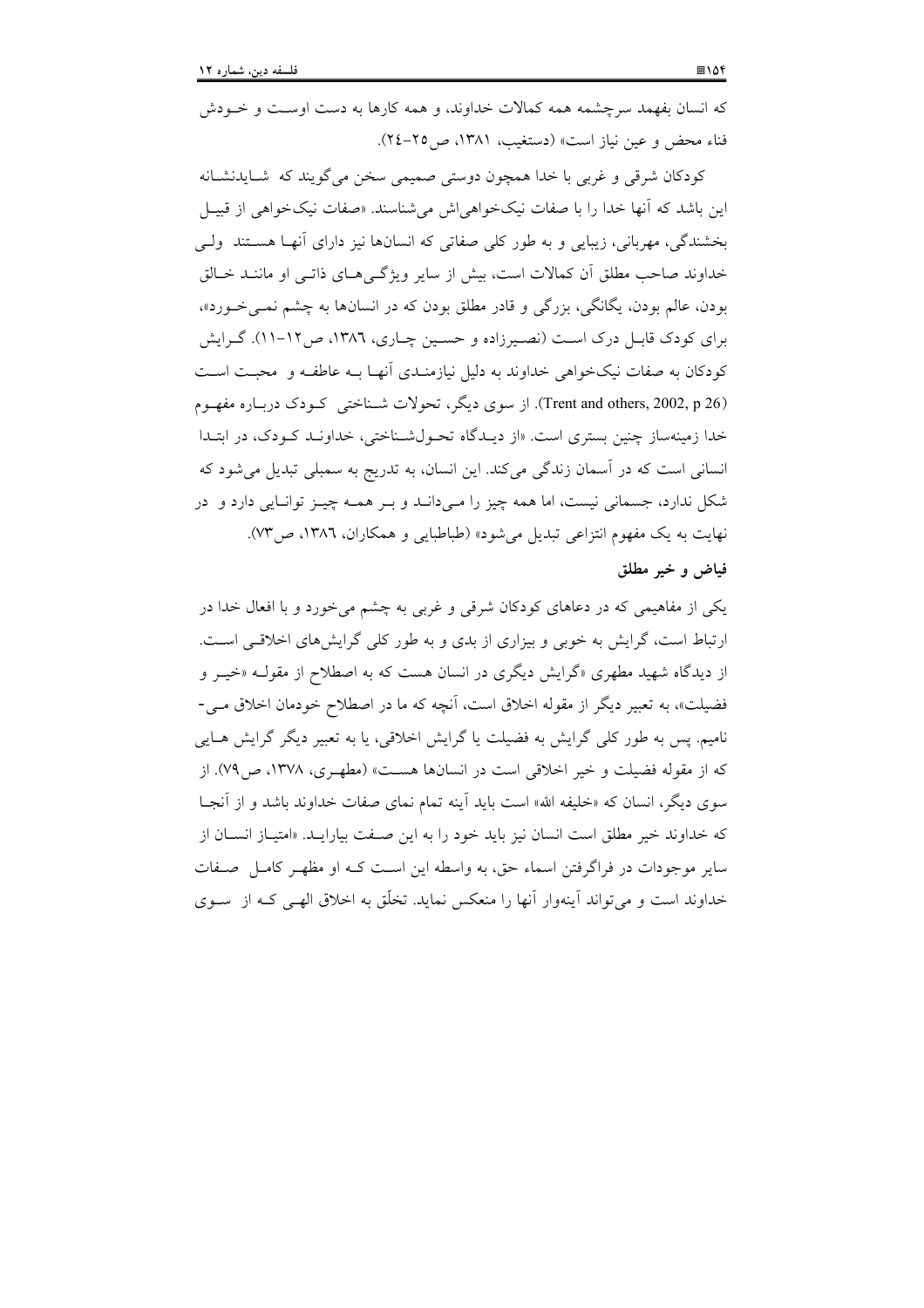اولیای دین توصیه شده و همچنین امکان رؤیت حق در چهره مقرّبان درگـاه خداونـد، بــه همین معنا اشاره دارد» (ابراهیمی دینانی، ۱۳۷۵، ص ۳٤).

# کو دک غربي

١. من بعضي وقتها به تو شک ميکنم. بعضي وقتها هم واقعاً بــه تــو ايمــان دارم؛ مــثلاً وقتی چهار ساله بودم دستم آسیب دید و تو آن را خوب کردی. اما سؤال من این است اگر تو چنین توانایی داری چرا تمام بدیها را از بین نمی بری؟ (هلر،١٣٨٢، ص١٣٤).

۲. لطفا مردم روی زمین را با هم مهربان تر کن. این کار باعث می شود که از تروریسم یا اّن خشونتهایی که در تلویزیون نشان میدهند دیگر خبری نباشد (هلر، ۱۳۸۲، ص۱۸٤).

۳. لطفا به دموکراتها و جمهوریخواهان کمک کن تا با هم دوست باشند. با این کـار ما میتوانیم با کشورهای دیگر یا مردمی مثل روسیه، ویتنام و عربها دوست بشویم. (هلر، ١٣٨٢، ص ١٨٤).

#### کو دک شرقی

۱. خدایا من دعا میکنم بهشت روی زمین باشد و همه بچهها بدون ظلـم و سـتم زنـدگی کنند. (قدیری،۱۳۸۳، ص/۳۷).

٢. همه دزدها را آدم خوب کن. (قديري، ١٣٨٣، ص٤٨).

۳. خدایا چرا شیطون رو نکشتی؟ چرا به او اجبازه دادی مبا را گمبراه کنید؟ (قیدیری، ١٣٨٣، ص ٢٤.

٤. خدایا! دستهای کوچکم را به طرف تو می گیرم. لطفا بــا بزر گــی زیــادی کــه داری همه خوبی ها را در آن بریز. قهر و دشمنی و جنگ و دعوا بد است، خیلی بد. کمک کن تــا یاد بگیریم اَدمهای خوبی باشیم و یکدیگر را دوست داشــته باشــیم تــا صــلح و دوســتی و مهربانی در همه جا باشد (دستهای کوچک دعا، ۱۳۸۷، ص ۸٤).

۵. خدایا! دعا میکنم که در دنیا یک جاروبرقی بزرگ اختراع شــود تــا دیگــر رفتگــران خسته نشوند (دستهای کوچک دعا، ۱۳۸۷، ص ۲۵).

٦. خدایا! ماهی های اسیر تُنگ را به دریا برگردان و کاری کــن کــه هــیچ کــدام از آنهــا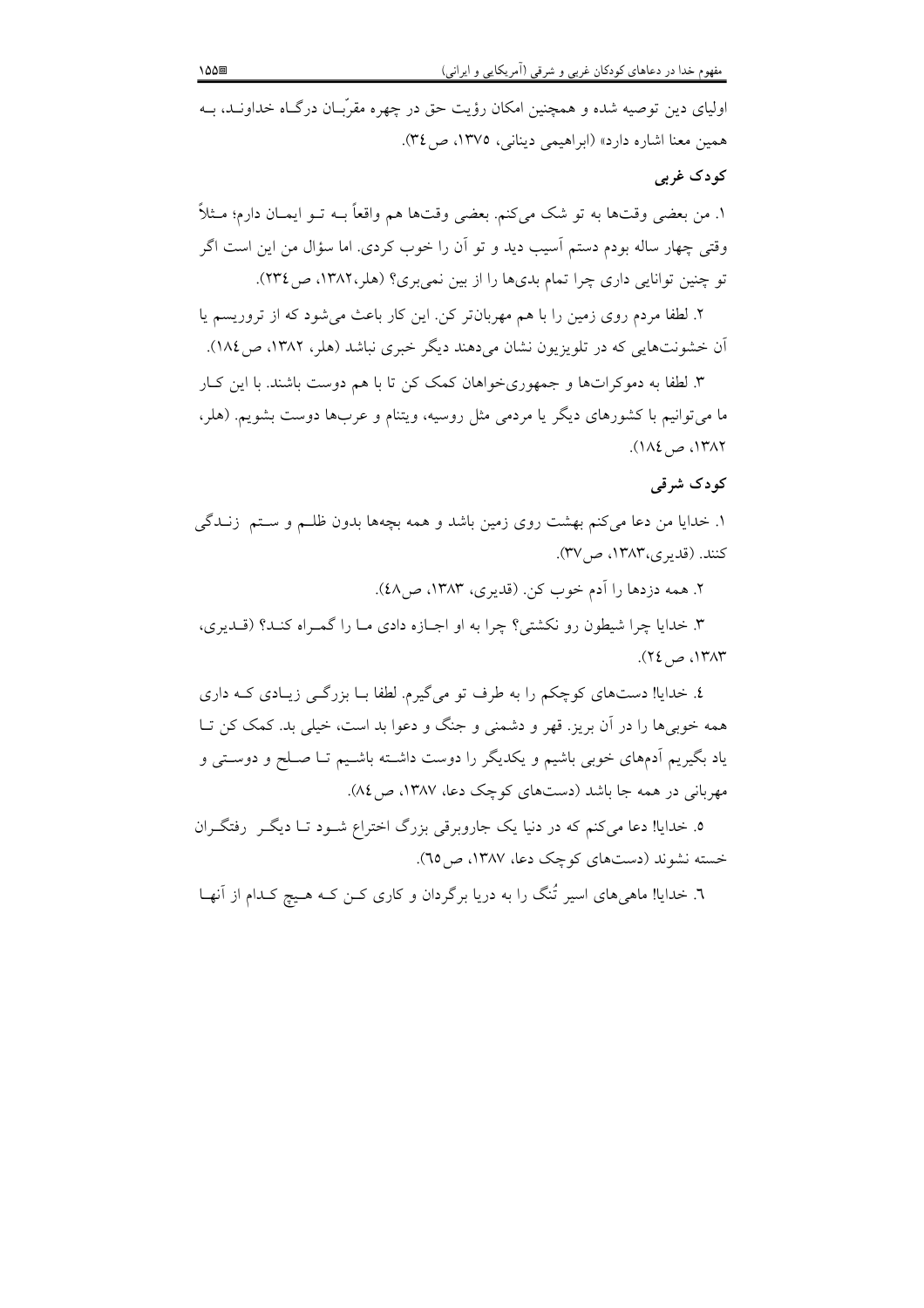در این دعاها کودکان به عنوان یکی از ویژگیهای فطری، خواهـانخـوبی و فضـیلت مطلق هستند. در این دعاها کودک خواستار جهانی تکقطبی است؛ یعنبی جهـانی تهـی از هرگونه بدی و شر. به عبارتی دیگر، جهانی آرمانی و خوب مطلق. در اینجا مسـئله خیــر و شر مطرح می شود. از دیدگاه شهید مطهری خیر و شر ملازم یکدیگرند و چــون اثریـــذیری در عالم ماديات هست، شر هم هست. «اگر آنچــه در ايــن عــالم وجــود دارد همــه فعليــت محض می بود و هر موجودی هر چه را که می توانست داشته باشـد، بالفعـل مـی داشـت و دیگر بالقوه نمی توانست چیزی را بیذیرد، در این صورت دیگر شـری هـم در عـالم نبـود؛ چون اثرپذیری در عالم نبود. اگر اثرپذیری در عالم نباشد هیچ چیزی برای هـیچ چیــز شــر نخواهد بود؛ یعنی همه موجودات اگر برای یکدیگر خیر نباشند لااقـل شـر نیسـتند؛ چــون هیچ موجودی نمی تواند به موجود دیگری ضرر بزند؛ زیرا انفعال و اثریذیری نیست. البتـه لازمه این مطلب این است که وقتی انفعال و اثریذیری نبود، وقتی شری نبود، آن وقت باب خیرات هم مسدود بود» (مطهـري، ۱۳۸۰، ص40). نکتـه جالـب در ایـن دعاهـا، تفـاوت برداشت خوبی و فضیلت در اذهان دو گروه است. از نگاه کودکـان غربـی، جهـان آرمـانی زمانی تحقق می پذیرد که خداوند با اراده خویش تروریسم و خشونت را از بـین ببـرد؛ بـه سخن دیگر خیر مطلق بودن خداوند به گونهای مستقیم با مسائل سیاسی پیونـد مـیخـورد. هنگامی ِ فیاض بودن پروردگار به عرصه ظهور می رسد که مشـکلات اجتمــاعی و ِ سیاســی برطرف شود. در ذهن کودکان غربی، خوبی مفهومی عینی است اما برداشت کودکان شرقی از خدا و خوبی مفهومی انتزاعی است و این امر حاکی از ایدئولوژی مذهبی قـوی کودکـان شرقی است؛ برای مثال، اَمدن بهشت روی زمین و از بین رفتن شـیطان، مفــاهیمی انتزاعــی هستند که می توان گفت حاصل آموزش مذهبی کودک در خانواده و جامعه است.

تجلَّى خداوند در اين دعاها حاكي از فياض و خيرٍ مطلق بودن اوست. از آن جا كـه او فیض محض است، این فیاض بودن ایجاب میکند تا گرایش به خـوبی۵حـا را کـه از کمـال محض او نشئت می گیرد بر انسان افاضه کند.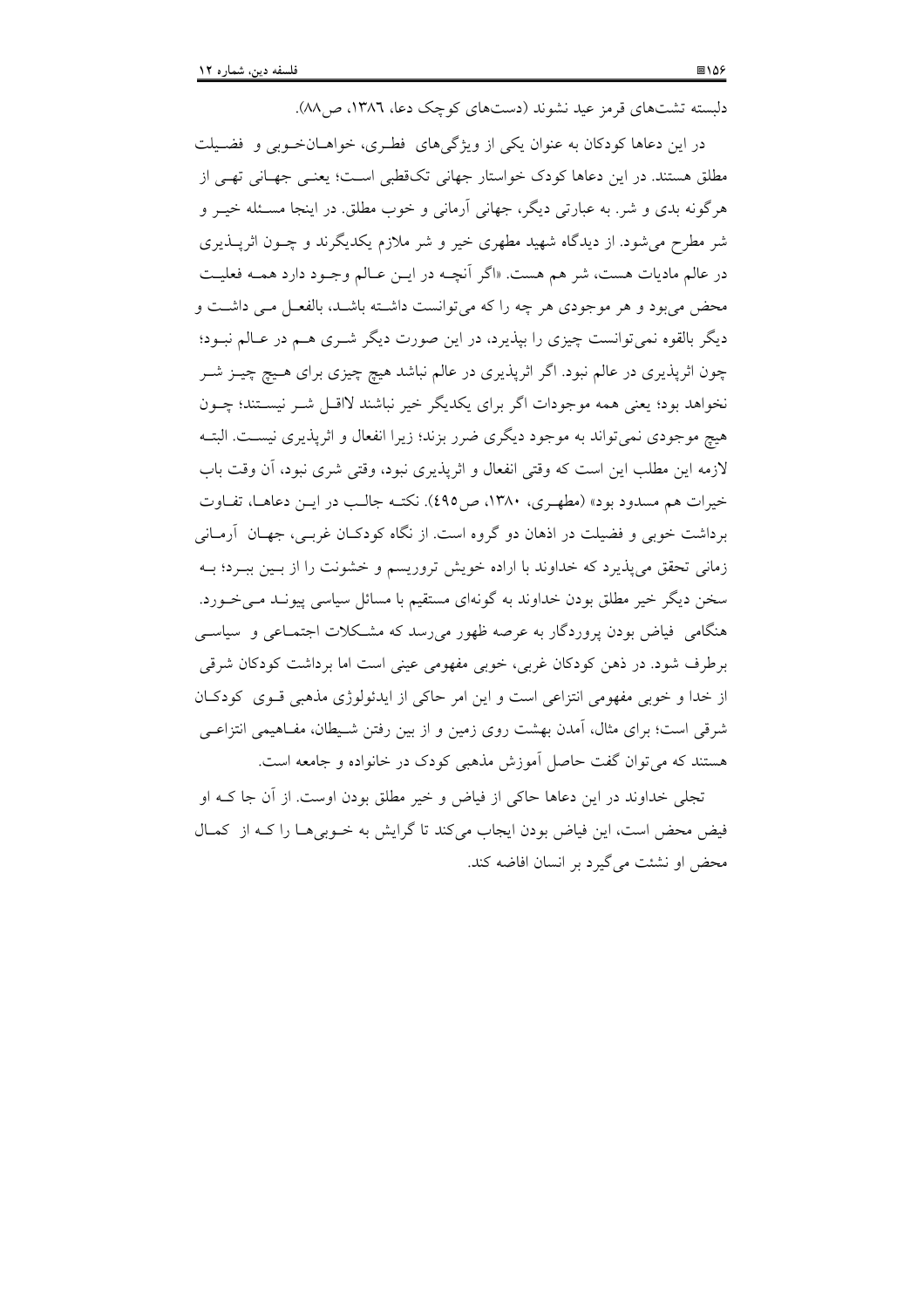#### الرازق

از دعاهایی که در میان کودکان شرقی بسیار چشمگیر است ولـی در میـان کودکـان غربـی دیده نمی شود، دعا برای مسائل اقتصادی است. این دعاها حــاکی از فعــل الــرازق خداونــد است. خدایی که همه موجودات بر خوان نعمت او سهیماند و از روزی او مـیخورنـد. آن خدایی که جز او هیچ کس، قادر به دادن روزی نیست. «یا أیهَا النَّاسُ اذْکُرُوا نِعْمَتَ الله عَلَیکُمْ هَلْ منْ خَالِقٍ غَيرُ الله يرْزُقُكُم» (فاطر: ٣). از ايــن رو، دعــاي كودكــان ايرانــي ٍ در چــارچوب حس دلسوزی با فعل الرازق خدا پیوند میخورد.

# کو دک شرقی

۱. ای خدای بزرگ! کمک کن تا زودتر بزرگ شوم و سر کار بـروم و بتـوانم بـرای خــودم لباس بخرم که دیگر مجبور نباشم لباسهای خواهرم را که بــرایش کوچـک شــده، بپوشــم (دستهای کوچک دعا، ١٣٨٦، ص ٤٤).

۲. ای خدای مهربان! من سالهاست آرزو دارم که پدرم یک توپ برایم بخرد اما پــدرم به دلیل مشکلات مالی نتوانسته بخرد. مطمئن هستم من امسال بــه آرزوی خــود مــی(ســم. خدایا! دعای مرا قبول کن(دستهای کوچک دعا، ۱۳۸٤، ص ۳۸).

۳. خدایا! همه نیازمندان را بی نیاز گردان و مستأجرها را نجات بده. (دستهای کوچک دعا، ١٣٨٤).

٤. من دعا مي كنم به دست من خيلي يول بيايد كه بتوانم روستاي خودمان را كه خيلبي گلی است اسفالت کنم و وقتی باران آمـد، تـوی گــل نیفتـیم و راحـت رفــتواّمـد کنـیم. (دستهای کوچک دعا، ۱۳۸۷، ص ۷۳).

٥. در آستانه سال نو از تو مي خواهم كه آن قدر به يدر و مادرم يــول بــدهي كــه ۖ ديگــر چشمشان به عیدی من نباشد و هی نگویند کـه چقــدر عیــدی جمــع کــردی (دســت هــای کوچک دعا، ۱۳۸٦، ص ۱۲۲).

اپنها آرزوها و دردهای کودکان ایرانی است که با در خانوادههای فقیر زندگی می کننید یا شاهد فقر در جامعه هستند و برای گسترش روزی به درگاه خداونـد دعـا مـی کننـد. در اينجا دعا با مسائل اقتصادي و اجتماعي پيونـدي ناگسسـتني مـي خـورد و«فعـل» خـدا بـا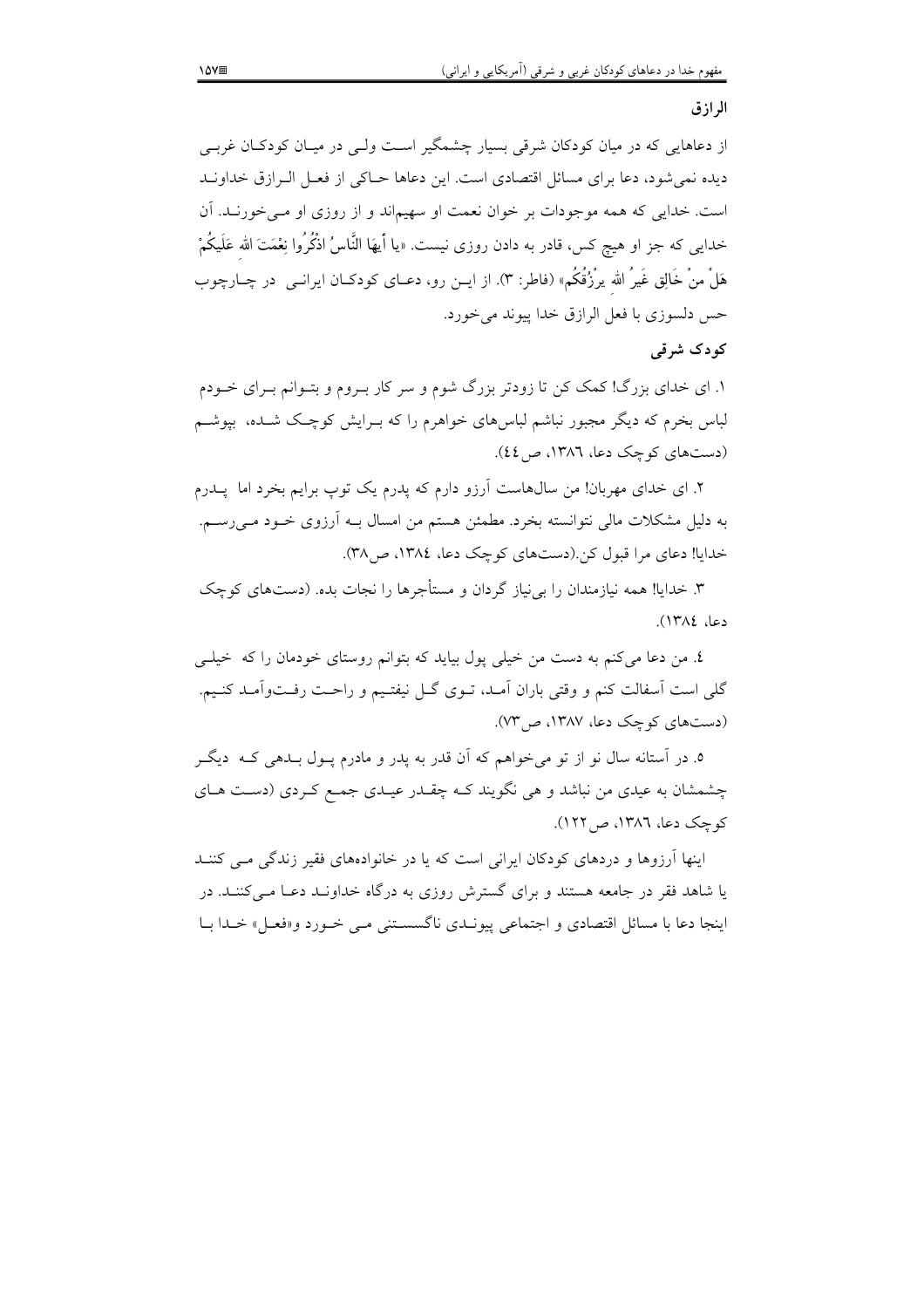رزاقیت او برای کودک معنا می شود.

الشافى

از دعاهایی که در میان کودکان شرقی فراوان دیده می شود، امـا در کودکـان غربـی وجـود ندارد، دعا براي شفا يافتن بيماران است. در اين دعاها «فعل» خدا بــا شــافي بــودن صــرف مي شود.

کو دک شرقی

۱. من از خدا میخواهم همه بچههایی که مریضاند، آنها را شفا بدهد که برونـد در خانــه-هایشان همیشه شاد باشند (دستهای کوچک دعا، ۱۳۸٦، ص ٥٠).

۲. خدایا! به آنهایی که نابینا هستند شفا بده و آنانی که تصادف کردهاند و پاهایشان رفته است، آنها را شفا بده (دستهای کوچک دعا، ١٣٨٦، ص٦٦).

۳. اولین دعای من از خدای بزرگم این است که مریضی مادرم خوب شود (دستهای کو چک دعا، ١٣٨٤).

٤. خدایا! پاهای من از وقتی که به دنیا آمدهام فلج بوده است و من با کمک دوچرخـهام راه می روم. خدایا! من دوست دارم پاهایم خــوب شــود و بــا پاهــای خــودم مدرســه بــروم (دستهای کوچک دعا، ۱۳۸۷، ص ١٥).

در این دعاها کودکان با بیماران همدرد می شـوند و بـرای آنهـا از خداونـد طلـب شـفا می کنند. گویی آنها یا خود دردکشیدهاند یا شاهد درد و رنج بیماران بودهاند. آنها به فراخود می اندیشند و برای همه بیماران دعا می کنند. دعای آنان نشان می دهد کودکـان بـا دردهـای دیگران آشنا هستند و دعای آنها لوّالقه زبان نیست، بلکه از دل برمی آید. دعا بـرای دیگـری اثرهای زیادی در خود دعاکننده بر جای می گـذارد؛ از جملــه لطافــت روح، از بــین رفــتن خودبینی، غرور و خودخواهی. «اگر تنها فایده نیایش آن باشد که روح انسـان را زیبـایی و لطافت بخشد و عاطفه را تا بی نهایت از مرزهای فردیت بگذراند و دلی بزرگ برای دوست داشتن حقیقی و راستین همه انسانها به او ببخشد، کافی است که هر انسان آگاهی، نیـایش را از نیرومندترین عوامل تلطیف و تکامل روح و عاطفه خود بدانــد و از آن بــرای نیــل بــه اهداف متعالى اش بهره بگيرد» (كرمـاني،١٣٨٣، ص٢٣). كودكـان بــا صــرف فعــل الشــافي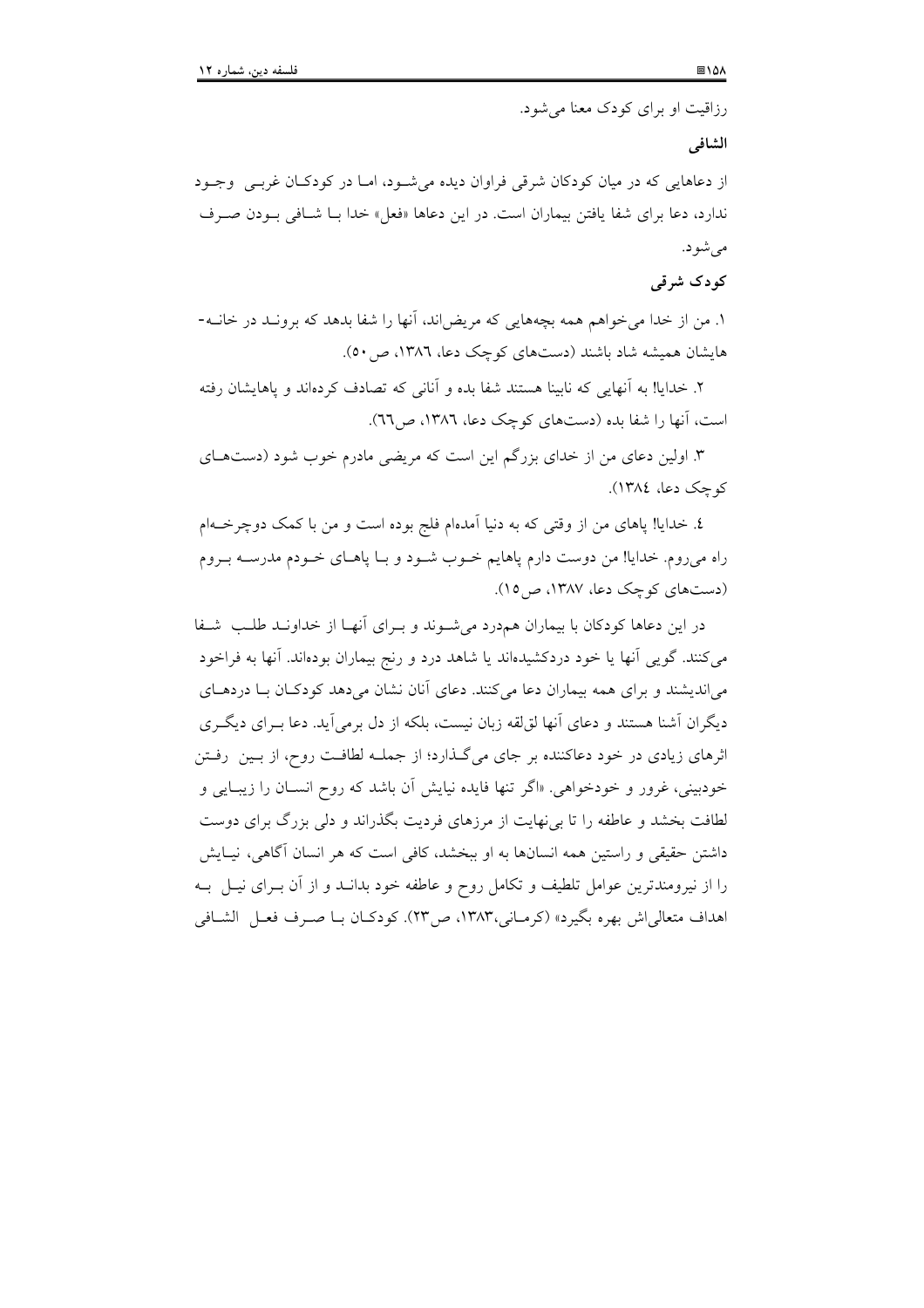خداوند، یکی از دستاوردهای دعا، یعنی توحید را به عرصه ظهـور مـیرسـانند. بـه سـخن دیگر، أنها فقط خدا را قادر به شفای بیماران میدانند که این امر عـین توحیـد اسـت؛ زیــرا «خداوند دعای کسی را پاسخ میدهد که از همه، به غیر خدا مأیوس شــده باشــد و رجــا و امیدش فقط به پروردگار باشد؛ یعنی فرد دعاکننده، فردی که دعا را آن چنان که هست می-شناسد، بايد از همه آنچه من دون الله است، قطع اميـد كنـد و خداونـد يكتـا را خالصـانه بخواند كه البته قطـع اميـد از همــه و توجــه بــه مبـدأ واحــد چيــزي جــز توحيــد نيســت» (برازش،۱۳٦۸، ص۳۸). قرآن مجید نیز به شافی بودن خداوند اشــاره مــی کنــد؛ از ایــن رو حضرت ابراهیم۷ در توصیف خداوند او را شــافی مــیخوانــد: «وَإِذَا مَرضْـتُ فَهُــوَ پشْـفِین»

(شعراء: ۸۰).

# دعاهای کودکان غربی و شرقی و اسماء صفات خدا حسيب، قريب، غني، ودود، كافي

گاهی دعای کودکان بیانگر اعتقاد آنها به خدایی حسیب، قریب، غنی و کافی است؛ خدایی که در لحظه لحظه زندگی با آنها است و با یاری او هر کاری امکان پذیر می باشد.

#### کودک غربی

١. من خيلي به تو احساس نزديكي مي كنم. احساس مي كنم هميشـه در كنـار مـن هسـتي. لطفا روز پنجشنبه هم در کنار من باش. در یک مسابقه دو، سه مایل راه را باید بــدوم. اگــر سرت شلوغ نباشد شاید بتوانی در خط شروع و در خط پایان و در تمام راه بــا مــن باشــی (هلر، ١٣٨٢، ص ١٢٢).

۲. خدای عزیز! از زمانی که راجع به تو شنیدهام دیگر احساس تنهایی نمیکنم. (هامیــل و مارشال، ١٣٨٦، ص ٨١).

۳. هر وقت به تو احتیاج دارم، تو دوست خوبی هستی و به من کمک مـیکنـی (هلـر، ۱۳۸۲، ص ۷۲).

٤. خدای عزیز! ما را از حمایت و کمک خودت محروم نکن و ما هم در عـوض تـو را فراموش نمي كنيم. (هلر، ١٣٨٢، ص٢٣٢).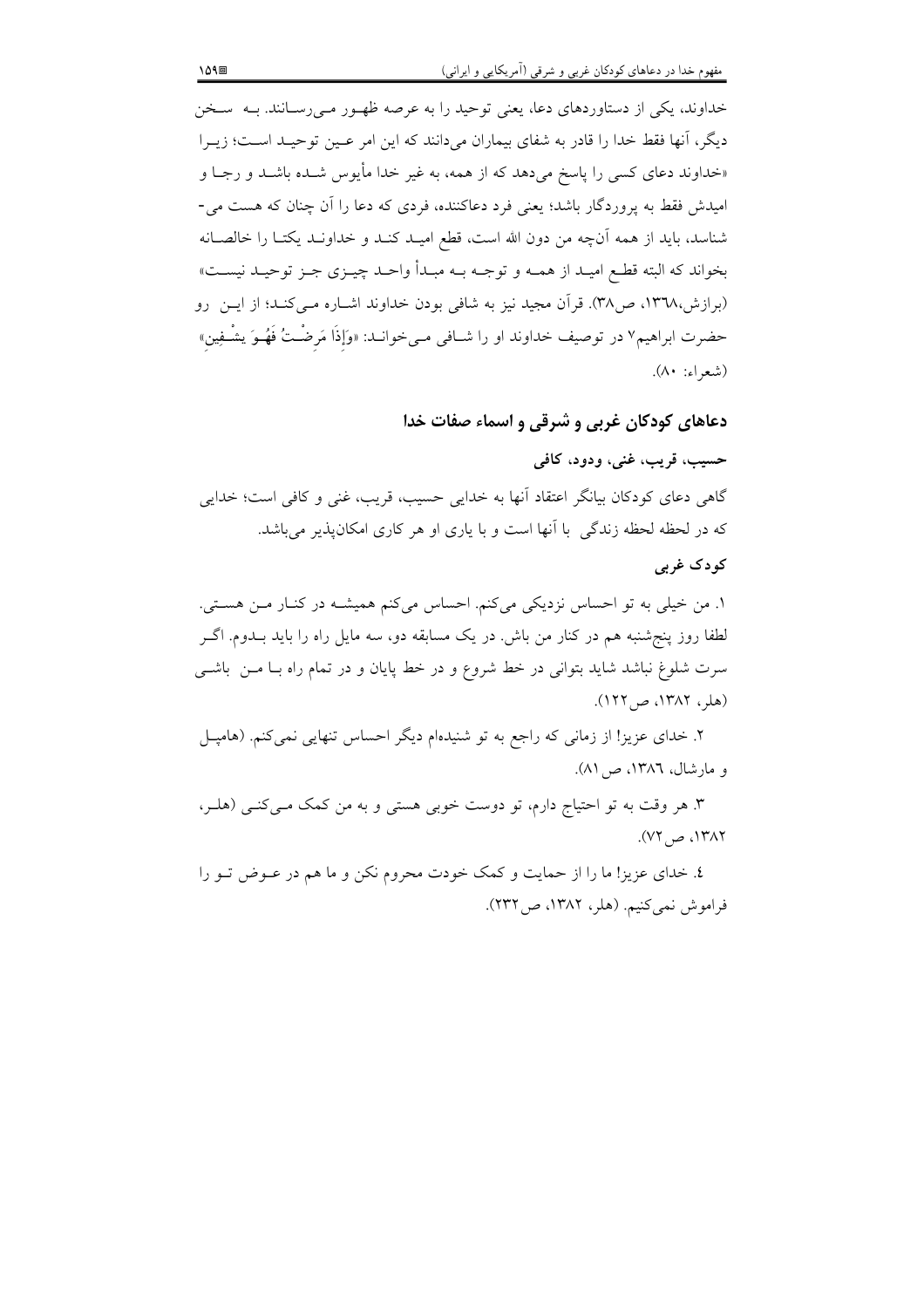#### کودک شرقی

١. وقتي متوجه مي شوم كه چه قدر مرا دوست داري و هميشه در كنار من هستي، جرئت میکنم تا درباره ترسیدن با تو حرف بزنم. چون تو اَن را درک میکنی و به من نمی خنــدی (دستهای کوچک دعا، ۱۳۸۷، ص ۲۰).

۲. خدایا! ما را حمایت کن تا چون گیاهانی که به صخرههای سرد و سیاه مـی روینــد و چون آنهایی که تن به رودخانههای وحشی دادهاند امیدوار به لطف تو باشیم. (دسـتهـای کوچک دعا، ١٣٨٤).

در این دعاها، نیازها وسیلهای جهت نزدیکی و وابسته دانستن خود به مبـدئی نامتنـاهی است. از این رو، کودک، خدا را غنی و قریب میداند. او غنی است؛ چون همه موجـودات به او فقیر و نیازمندند؛ چه فقر مادی و چه فقر معنوی، ماننـد نیـاز بــه اَرامــش، حمایــت و عشق. «يا أيهَا النَّاسُ أنتُمُ الْفُقَرَاءُ إلَى الله وَاللهُ هُوَ الْغَنِي الْحَمِيدُ» (فاطر: ١٥). آنچه اين احســاس قرب و نیاز را در کودک ایجاد می کند، عشق است. کودک قائل به عشقی دو سویه است \_ عشق خداً به کودک و عشق کودک به خدا ٤ یعنی به ودود بودن او معتقد است. «در قــراَن خداوند از عشقی دو سویه سخن می گوید؛ از طرفی خدا انسان را دوست دارد و از طرفی انسان خدا را. ودود بودن نيز به همين معناست؛ يعني او هم عاشق است و هـم معشـوق»؛ (Abrahamov, 2003, P 14)، «و هو الغفـور الـودود» (البـروج: ١٤). در ايـن دعاهـا تصـور کودک از خدا، خدایی مهربان و دست یافتنی است. خدایی که همیشه به کودک نزدیک و به منزله دوستی برای اوست. کسی که در همه مشکلات به او کمک می کند؛ برای مثال، وقتبی می خواهد در یک مسابقه دو شرکت کند یا هنگام احساس تنهایی. بار عاطفی این جمــلات بیانگر نزدیک دانستن خدا به خود است. از دیدگاه کودک، خدا موجودی دست یافتنی است که با زندگی روزمره او پیوندی ناگسستنی دارد. کودکان در این دعاها، خـدا را متناسـب بـا نیازهای دوران کودکی درک میکنند. أنچه کودک به أن بیشتر احساس نیاز میکند، نیاز بــه عشق و مهربانی است. از این رو، آنها خدا را وجودی مهربان میبینند که در همـه امـور بــا اّنها همراه و مأنوس است. احساس نیاز به خدا حس توکل را در کــودک بــر مــی انگیــزد و سبب میشود او خدا را برای همه چیز کافی بداند. قرآن کریم کفایت خدا را ترسـیم مـی-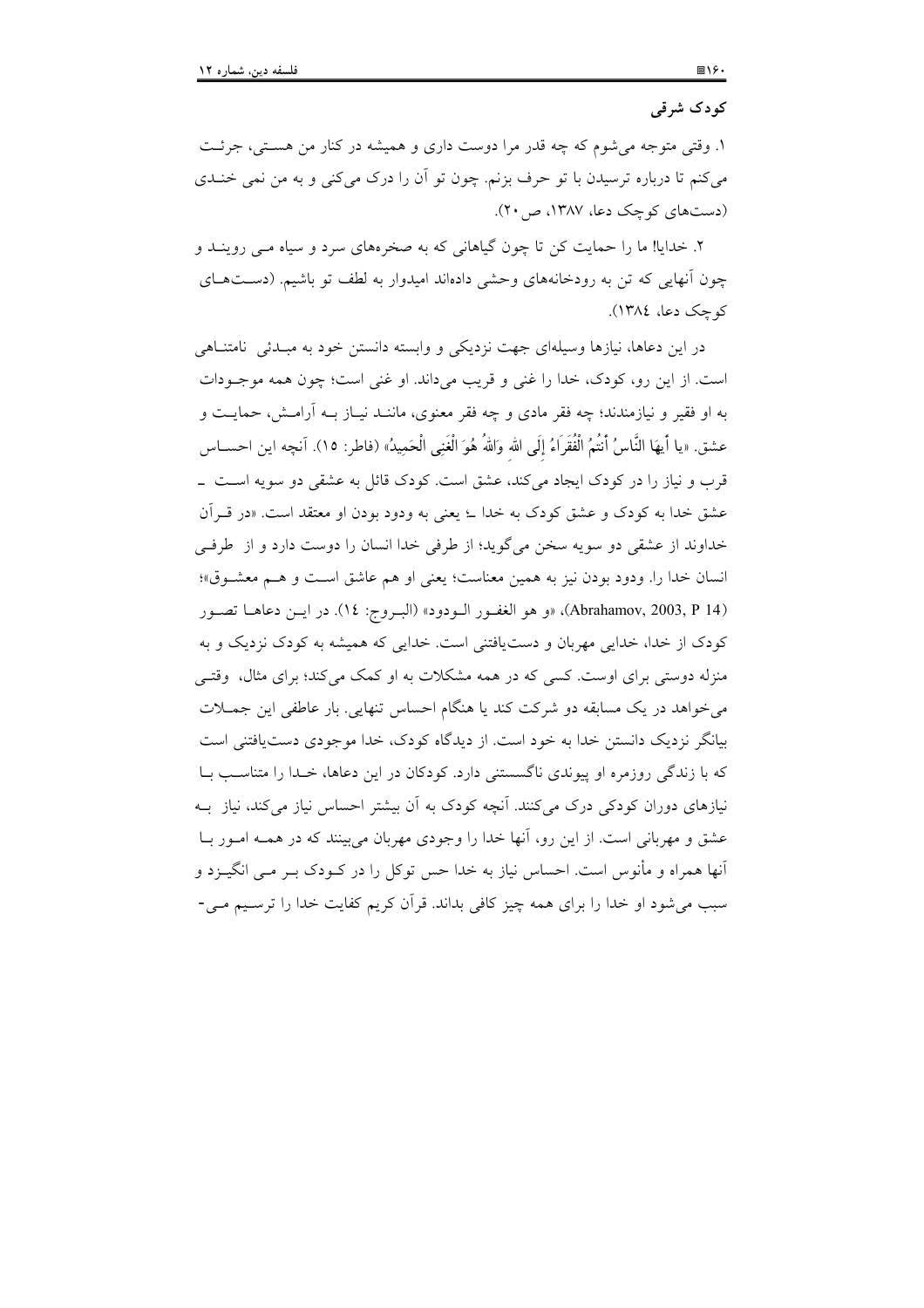کند: «أَلَيسَ اللهُ بكَاف عَبْدَهُ» (زمر: ٣٦). يكي از اَموزههای کتاب مقدس نيــز بحــث کــافـي و حامی بودن خداست: «ای پدر آسمانی، پدر سرور من عیسی، نامت تا ابدیت پر برکت باد؛ زیرا تو از سر لطف و عنایت، این بے نواترین بنـده خـویش را در نظـر آوردهای. ای پــدر رحمت و محبت و ای خداوندگار همه تسلاها، تو را سیاس میگویم که این بنده بی مقــدار را گهگاه با تسلای خویش جان تازه می بخشی. تو همانا مایه سرافرازی من و سُـرور جـان منی؛ زیرا به وقت مشقت، امید و پناه منی» (آکمپیس، ۱۳۸۳، ص۱٤۸». بحثی که در الهیات مسیحی، راجع به یاری و حمایت از سوی خدا به چشم می خـورد بحـث فـیضررسـانی و فیاض بودن خداست. «فیض به معنای عنایت یا کمک و یاری فوق طبیعی خداست. مـردم به فیض دست می پابند تا پاک شوند. مسیحیان لزوم نوعی پاری الهـی را در زنــدگی خــود تصدیق می کنند» (مریجو،۱۳۸۱، ص٤٩٢). در قرآن کریم نیز بحث پـاری از سـوی خـدا بسیار به چشم میخورد: «وَاللهُ يؤَيدُ بِنَصْرِهِ مَن يشَاءُ» (آل عمران: ١٣)؛

«هُوَ مَوْلاَكُمْ فَنِعْمَ الْمَوْلَى وَنِعْمَ النَّصِيرُ» (حج: ٧٨)؛ «يخْتَصُّ برَحْمَتِهِ مَن يشَاءُ وَاللهُ ذُو الْفَضْل الْعَظِيم» (آل عمران: ٧٤).

# الشكور

در برخی موارد دعای کودکان، سپاسگزاری از خداوند به دلیل موهبتهایی است کـه از سر لطف به ما عنایت کرده است. از این دیدگاه او ا**لشکور** است. «شکر در لغت به معنـای شناختن احسان و اعتراف نمودن به اوست. بنابراین چـون خداونـد تبـارک و تعـالی خـود احسانکننده به بندگان خویش است، حقیقت شکر نسبت به او صبادق نیسبت. پیس بایید گفت شکور، یعنی شکرپذیر و جزادهنده بر اعمال خوب بندگان» (ارفع، ۱۳۸۰، ص۲۹۰). کو دک غربي:

۱. فقط می خواستم سلامی بکنم و از همه کمکهایی که به آدمهای گرسنه می کنبی تشکر کنم (هلر، ۱۳۸۲، ص۱۳۸).

۲. از اینکه به مردم فقیر و بیچاره در تمام دنیا کمک میکنی تا آنها آموزش ببینند از تو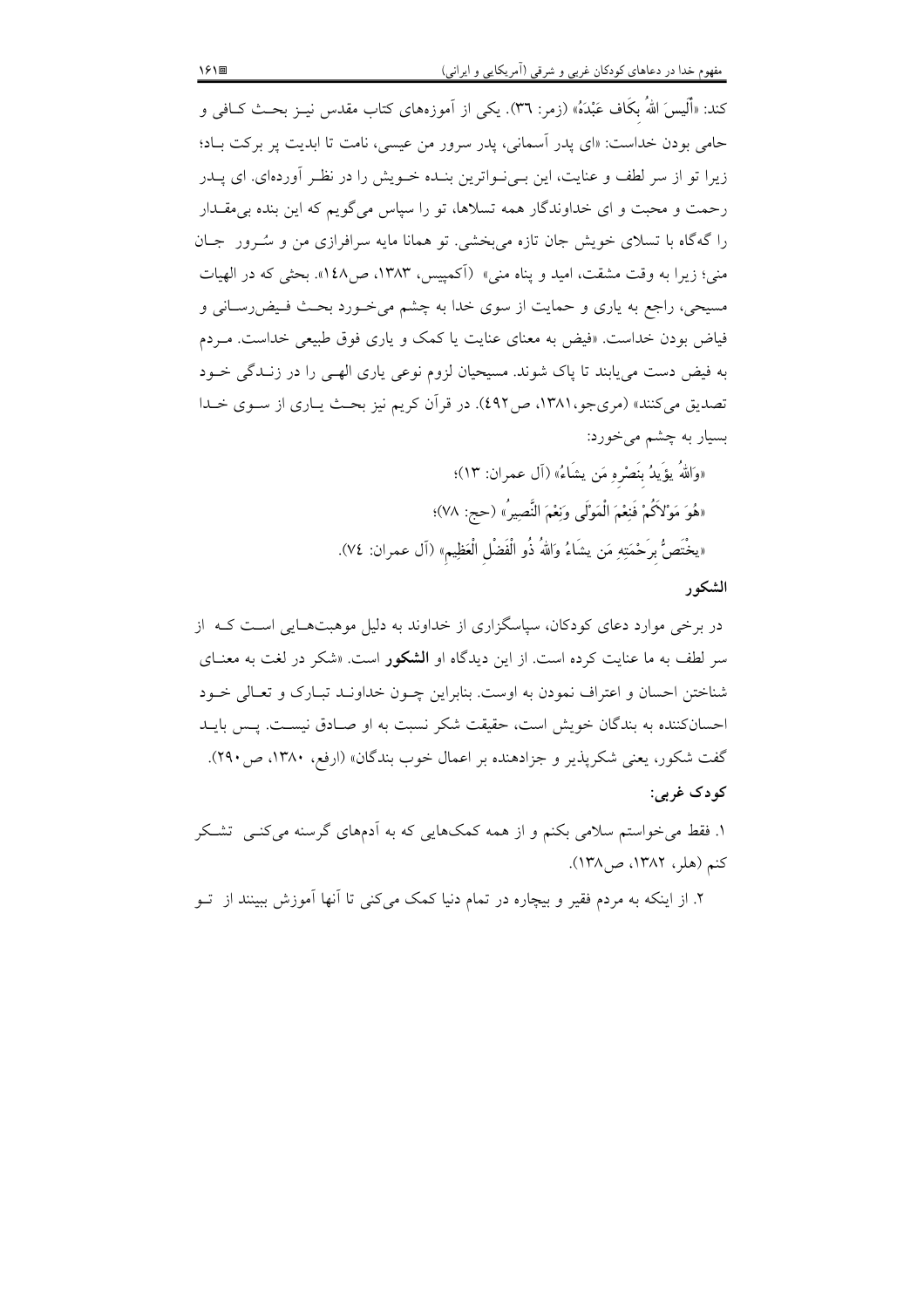۳. خدای عزیز! از اینکه مرا به یک خانواده دوستداشتنی و مهربان دادی از تو ممنونم. انتخاب خوبي كردي (هلر، ١٣٨٢، ص ٥٤).

٤. خدای عزیز! از اینکه پدر و مادر، خــواهرم آنیتـا و پــدربزرگ و مــادربزرگ بــه ایــن خوبی به من دادی، متشکرم (هلر، ۱۳۸۲، ص۳٦).

## کو دک شرقی

۱. خدایا! من از تو سیاسگزارم که دستهای مرا آفریدی. از تو متشکرم. با این دست هـای کوچک می توان کارهای بزرگتر انجام داد (دستهای کوچک دعا، ١٣٨٦، ص ١٠٢).

۲. خدایا! خیلی سیاسگزارم که سال نو را برای ما آفریدهاید (دستهبای کوچک دعبا،  $(1.7)$ ، ص ۱۳۸۶.

۳. خداوندا! از اینکه این همه نعمتهای بی شمار به ما دادهاید سیاسگزارم (دستهای کوچک دعا، ١٣٨٤).

در این دعاها خواسته و طلبی درکار نیست، بلکه کودکان هر دو گروه، شکر نعمتهای بی دریغ پروردگار را به جا می آورنـد. کودکـان غربـی و شـرقی بـا شـکر گزاری در مقابـل یروردگار، به صفات رحمانیت خداوند اذعان می کنند. خداست که از سر لطـف و کـرم بـه بندگان می بخشاید؛ پس باید از او سیاسگزاری کرد و الشکور بودن او را پادآور شد. انســان با سپاسگزاری در برابر نعمتهای او در پی جبران و قدردانی در مقابل احســان و لطـف او برمی اًید. درست است که خداوند نیازی به سیاس ما ندارد و غنی مطلــق اســت؛ «... و هــو الغني الحميد» (فاطر: ١٥) ولي ما با سپاسگزاري، براي خـود معرفتمـي|نــدوزيم. از ديــدگاه شهید مطهری سیاس گزاری از خداوند، روح عبادت و پرستش را در انسان زنده می کند؛ بـه این معنا که «سیاس و شکر نعمتها و اینکه نعمتهای ما، همه و همه از اوست و غیـر او وسیلههایی است که او قرار داده است» (مطهـری، ۱۳۷۸، ص۳٤). قـرآن کـریم در مـوارد بسیاری مردم را به یادآوری نعمتهای خداوند و تشکر از او دعوت مـی کنـد: «فـاذکرونی اذکرکم و اشکروا لی و لا تکفرون» (بقره: ١٥٢) و برای آن بر کاتی برمی شمرد؛ از جمله اینکه با شکرگزاری، خداوند نعمتهـای خـود را بـر مـردم بیشـتر مـیگسـتراند: «لَـئن شَـكَرتم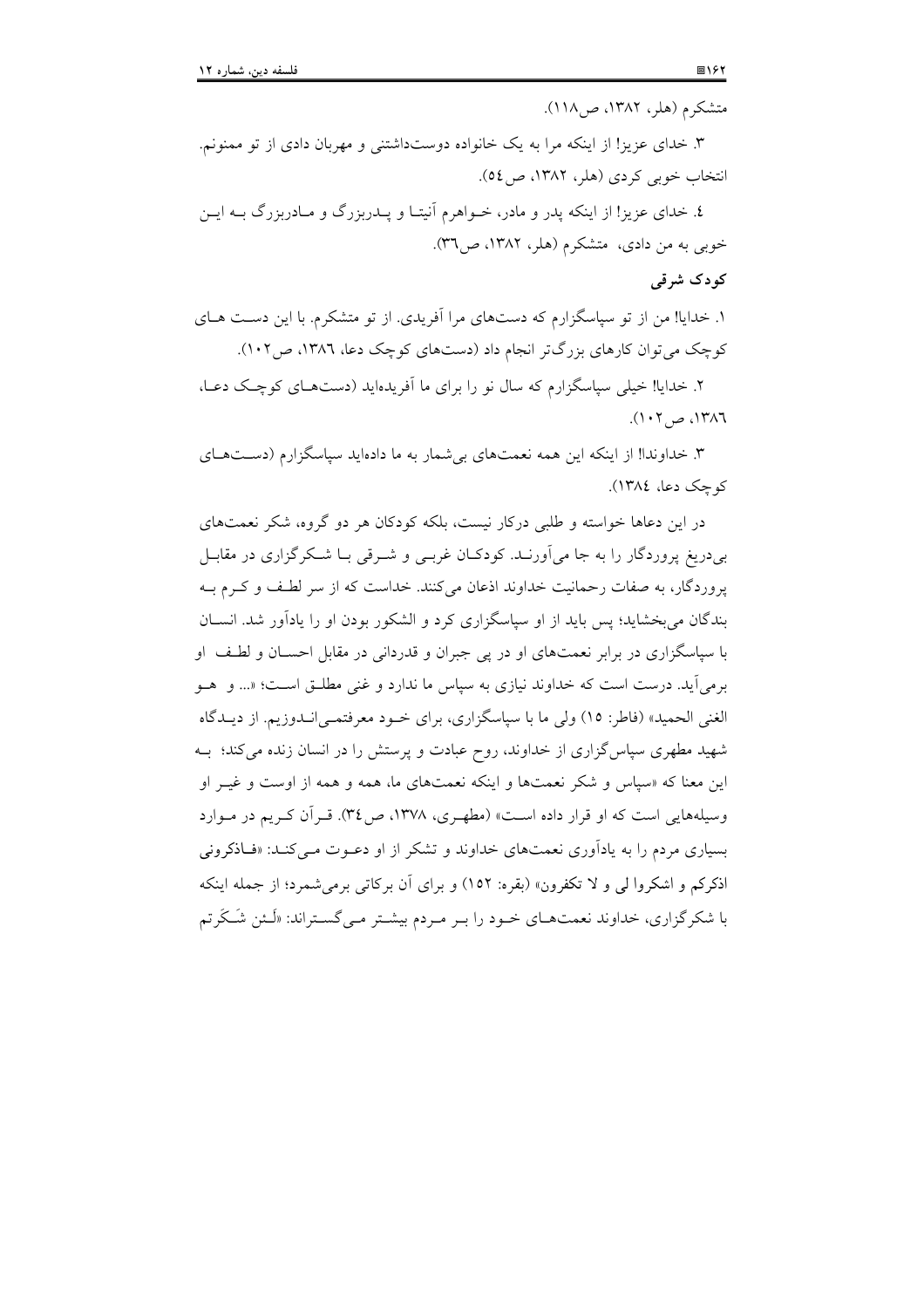لَاَزِيدنَّكم» (ابراهيم: ۷). همچنين است در كتاب مقدس: «كوچكترين نعمت را شاكر باش تا لايق دريافت نعمت شوي. كوچكترين موهبـتهـا را كمتـر از بـزرگتـرين نعمـات، ارج مگذار و الطاف ساده را بسان عنایات خاص گرامی دار» (آکمپیس،۱۳۸۳، ص۱۲۵). افـزون بر این، شکر گزاری، راهی به سوی خودشناسی می گشاید؛ زیرا انسان به خود پـادآور مـی-شود که همه نعمتها و دارایی های او از آن خداست و از خود هـیج نـدارد. همـین عامـل سبب می شود که خدا را فراموش نکند؛ زیرا هر کس خدا را فراموش کند، خدا نیز «خــود» او را از یادش می برد که از یاد بردن خـویش، ظلمـی بـزرگ اسـت: «و لا تکونـوا کـالّـذین نسوالله فأنساهم انفسهم اولئک هم الفاسقون» (حشر:١٩).

#### نتىحە

بررسی تطبیقی دعاهای کودکان با رویکرد فلسفی \_دینی نشان میدهــد: ۱. خــدا در دعاهــای هر دو گروه جایگاه ویژهای دارد و از دیدگاه آنها خدا وجـودی مهربـان، قاضـی|لحاجــات و قادرمطلق است؛ ٢. این دعاها مراتب مختلفی دارنـد؛ هـم رازگـویی اسـت و هـم نیــازگویی؛ ۳. خدا نزد کودکان غربی انسانوارتر است و آنها خدا را بیشتر به عنوان مفهـومی عینـی درک می کنند؛ ادبیاتی که آنها در گفتوگو با خدا به کار می برند دلیلی بر این ادعاست؛ درحالی ک خدا در ذهن کودکان شرقی انتزاعی تر و جنبههای تنزیهی خداوند آشکارتر است؛ ٤. مفهـوم دعا نزد کودکان شرقی بیشتر «درخواست و طلب» است. دعا برای شفای بیمـاران و برطـرف شدن فقر و حس دلسوزی نسبت به همنوع در کودکان شرقی فراوان یافت میشود امـا در كودكان غربي اين دعاها وجود ندارد؛ ٥. خدا در هر دو گروه بيشـتر بـا اسـماء افعـالش معنـا می شود اما در مفهوم همین اسماء افعال نیز تفاوت معناداری وجـود دارد؛ ٦. عنصـر عشـق و محبت، رابطه و زبان صمیمانه و خالصانه در بین هر دو گروه مشترک اسـت؛ ۷. خـدا در هـر دو گروه با مسائل روزمره و اجتماعی پیوندی ناگسستنی دارد. در دعاهای کودکان غربی خــدا با مسائل سیاسی مرتبط است و در کودکان شرقی با مشـکلات اقتصـادی؛ ۸ کودکـان غربـی نسبت به خدا دیدی هستی شناسـانه دارنـد. امـا دیـدگاه کودکـان شـرقی بیشـتر تحـت تـأثیر ایدوئولوژیهای مذهبی است؛ ۹. در هر دو گروه تاثیر آموزههای دینـی بـر دعاهــا چشــمگیر است؛ به طوری که می توان گفت طرح برخی از آنها به دلیل آشنایی بـا همـین مفـاهیم دینـی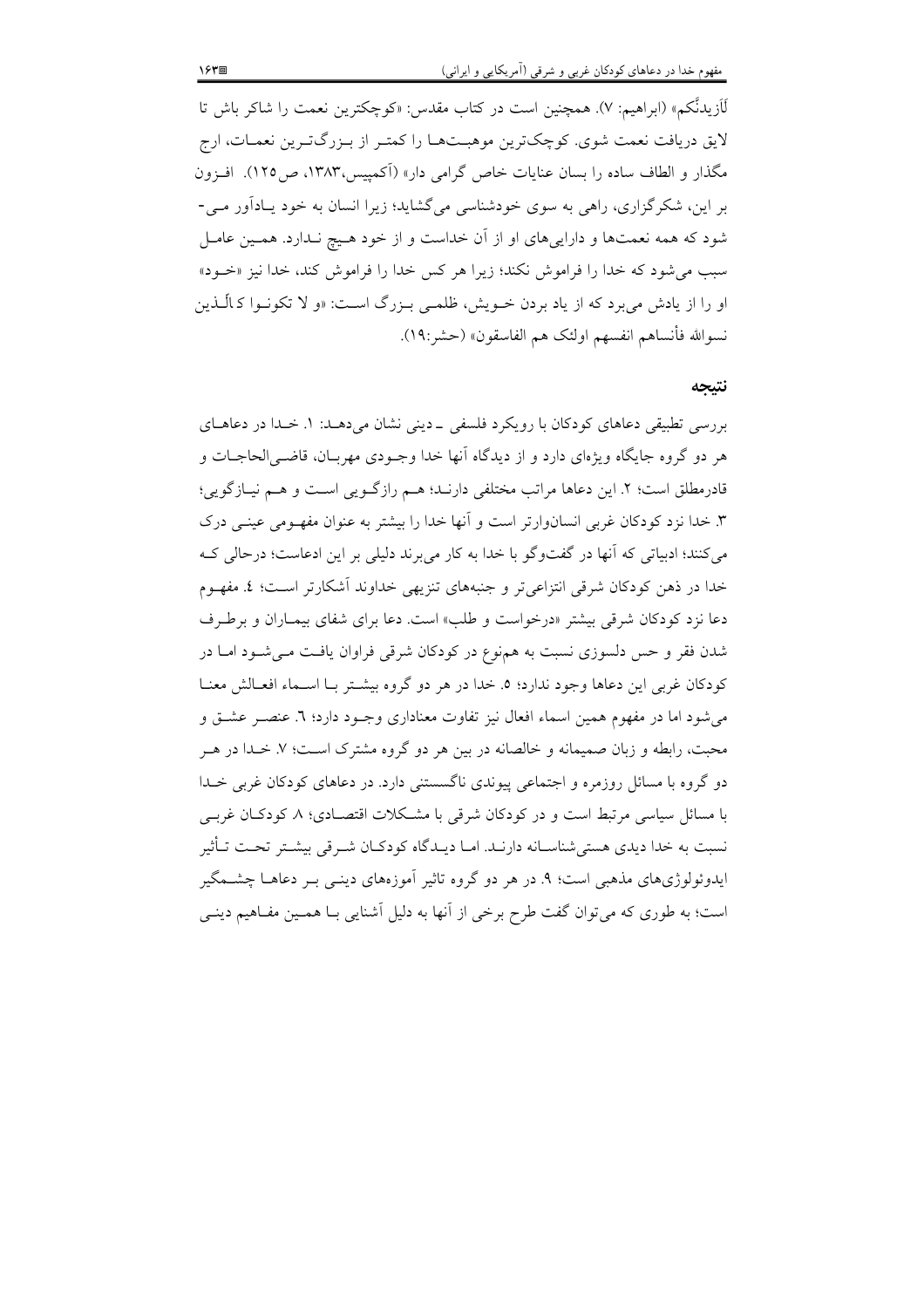اسـت؛ ١٠. در ايـن دعاهــا بــه برخــى از آثــار دعــا مـىتـوان پــى بــرد؛ ماننــد: خداشناســى، معرفتشناسی، لطافت روح، تقویت حـس توکـل، تقویـت احســاس نیــاز بــه خــدا در همــه لحظەهاي زندگي.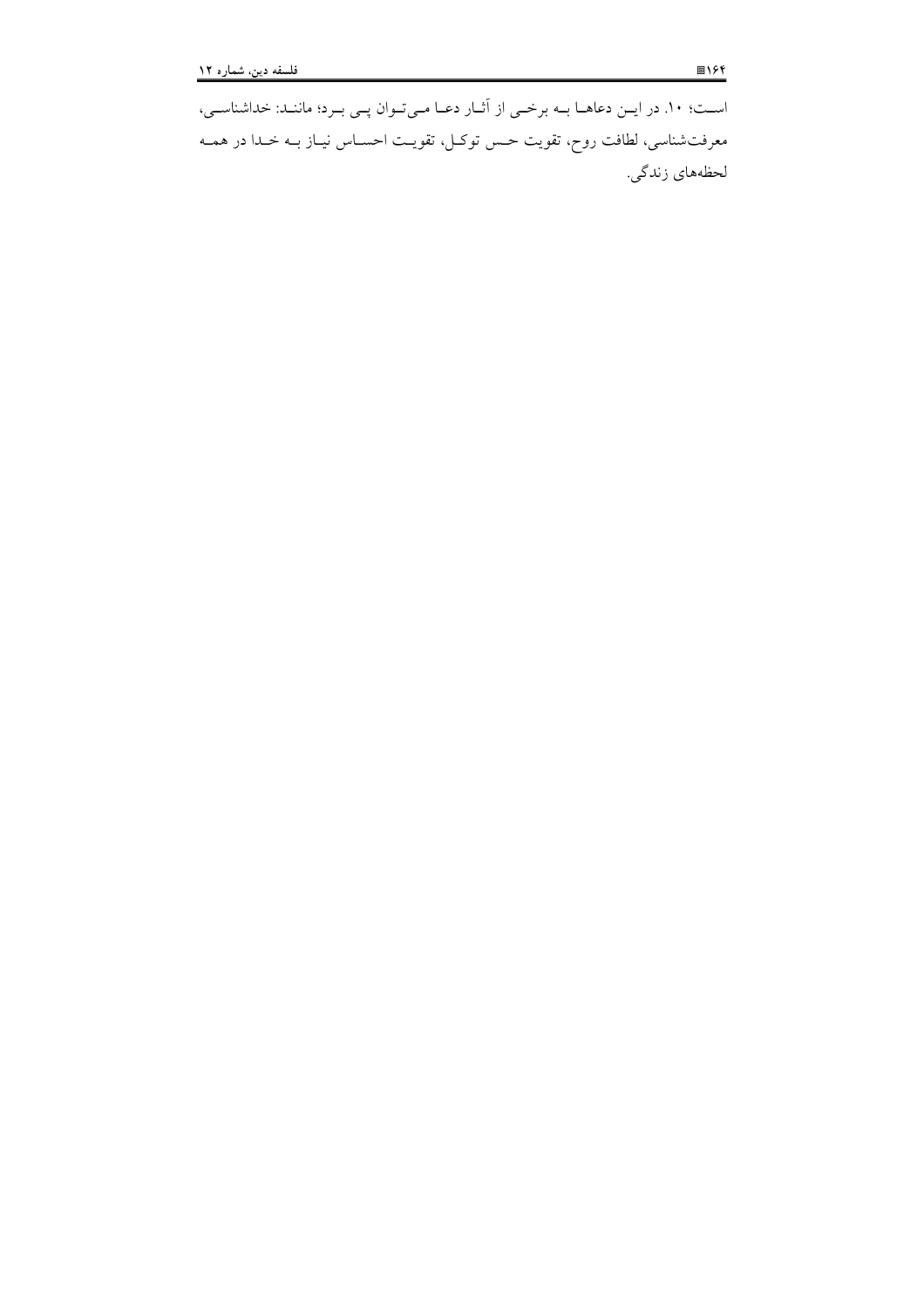۲۰. مطهری، مرتضی (۱۳۸۰)، *مجموعه آثار، ج*لد ۸، چاپ چهارم، تهران: صدرا.